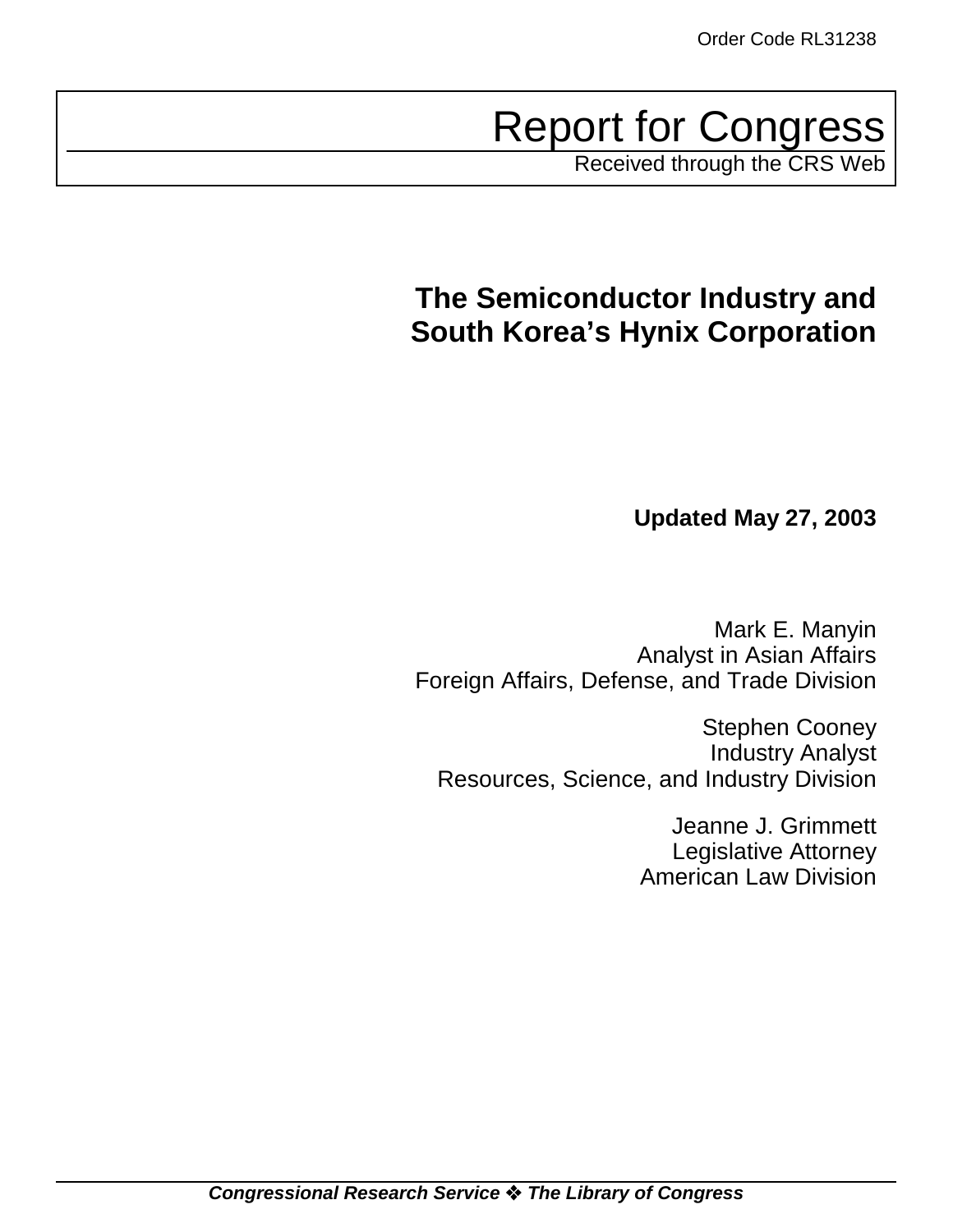# The Semiconductor Industry and South Korea's Hynix **Corporation**

### **Summary**

In 2001, a trade dispute developed between the United States and South Korea over allegations that the Seoul government was propping up Hynix Semiconductor Inc., presently the world's third-largest producer of dynamic random access memory (DRAM) semiconductor chips. Since late 2000, the entire semiconductor industry has been mired in its worst slump ever, especially for manufacturers of DRAMs. Where once there were many DRAM producers, now only four companies, two of them from Korea, account for over 80% of worldwide sales. Global DRAM sales had reached nearly \$30 billion in 2000, but have declined by almost two-thirds since then. The U.S. industry has been winnowed from over ten DRAM producers to one: Micron Technology Inc., the world's second-largest producer.

Over the past two years, Micron, Members of Congress, and the Bush Administration protested when Hynix's leading creditors – most of which are owned by the Korean government – orchestrated a series of rescue packages that have kept Hynix in business by enabling it to restructure its debt of 8.6 trillion won (more than \$7 billion). Critics of the support packages have argued that they amounted to government-sponsored bailouts, and that by keeping Hynix in business they were contributing to the oversupply of DRAM chips in world markets. In early December 2001, the impetus for the dispute was apparently reduced by the announcement that Micron and Hynix had begun negotiating a possible strategic alliance. In April 2002, the two sides announced that Micron would acquire Hynix's DRAM business. Hynix's board, however, vetoed the deal.

On November 1, 2002, Micron filed a countervailing duty (CVD) case under U.S. law against both Hynix and Samsung, the other Korean DRAM producer. The U.S. International Trade Commission on December 13, 2002, made a preliminary finding of material injury. The Commerce Department investigation in April 2003 made a preliminary determination that Hynix had been subsidized and established a CVD rate of 57% on Hynix imported DRAMs from Korea. Final action on this case is scheduled for completion in June-August 2003. The European Commission also pursued a trade complaint against the Korean companies under European Union law, and in April announced a provisional 33% CVD against Hynix DRAM imports.

 In the 108th Congress, legislation has been proposed on the one hand to require or encourage the Bush Administration to establish a high level of CVDs against Hynix DRAM imports (S. 492, S.Con.Res. 11 and H.R. 1494), or, on the other, to caution the Administration on the need to prevent the semiconductor case from raising tensions with Korea in a difficult period and to endanger the jobs of Americans who work for U.S. manufacturing plants of Korean semiconductor companies (S.Con.Res. 29 and H.Con.Res. 124).

This report examines the Hynix controversy. It assesses the status of the DRAM industry and the impact of the issue on U.S.-Korea relations. The report will be updated, especially as legal actions against Hynix proceed.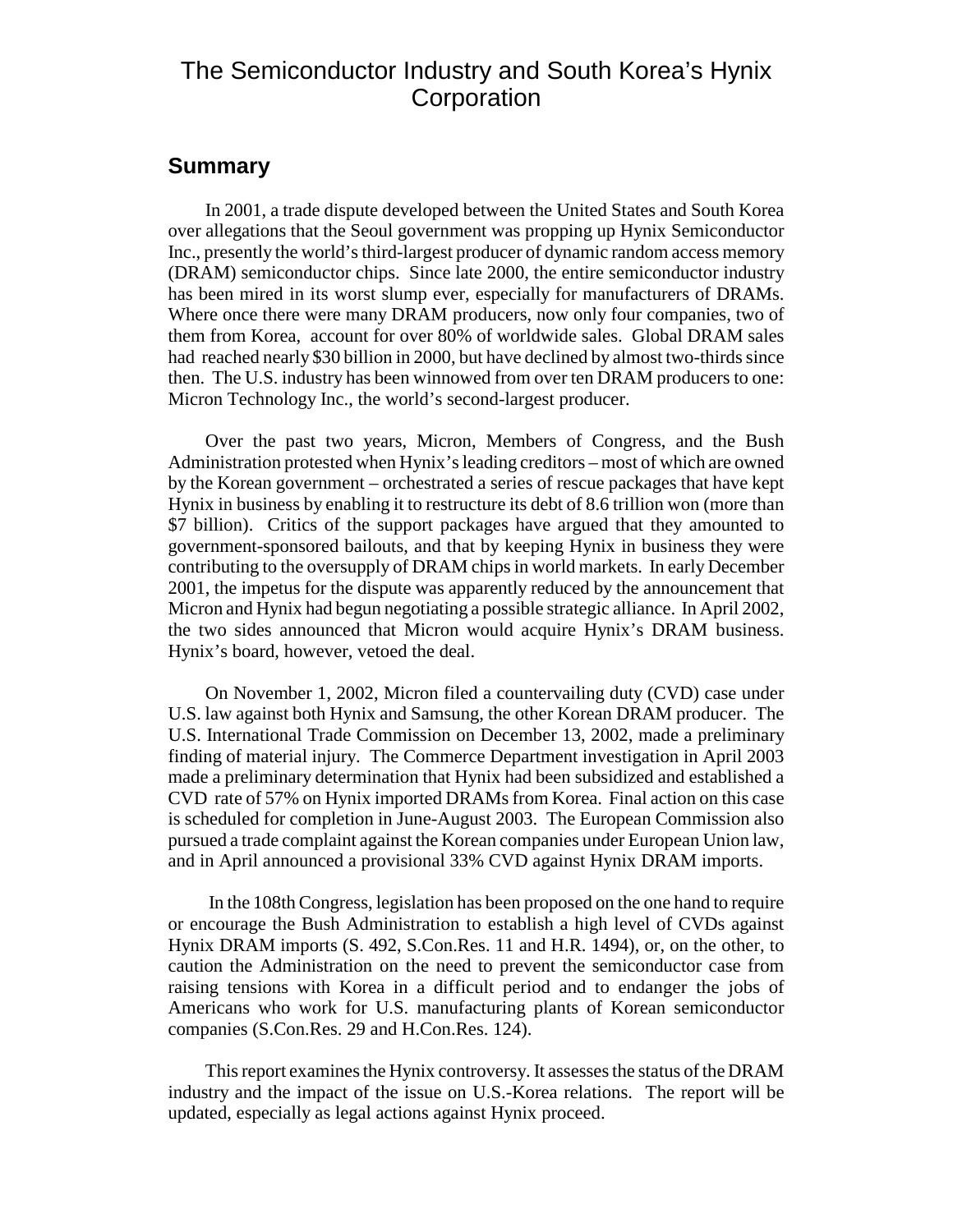# **Contents**

| Were the Rescue Packages Government Subsidies?  13                    |
|-----------------------------------------------------------------------|
| A Shared Interest in Keeping Hynix Afloat  14                         |
| Restructuring by Hynix - Is It a Viable Company?  16                  |
| The Micron Countervailing Duty Case Against Korean DRAM Producers  17 |
|                                                                       |
|                                                                       |
| Continued Shakeout of the DRAM Industry  22                           |
|                                                                       |
|                                                                       |
|                                                                       |

# **List of Figures\***

# **List of Tables**

Table 1. Hynix Semiconductor's Major Bank Creditors . . . . . . . . . . . . . . . . . . 14

\* John Williamson, Technical Information Specialist in the CRS Resources Science and Industry Division, assisted in designing and producing the figures in this report.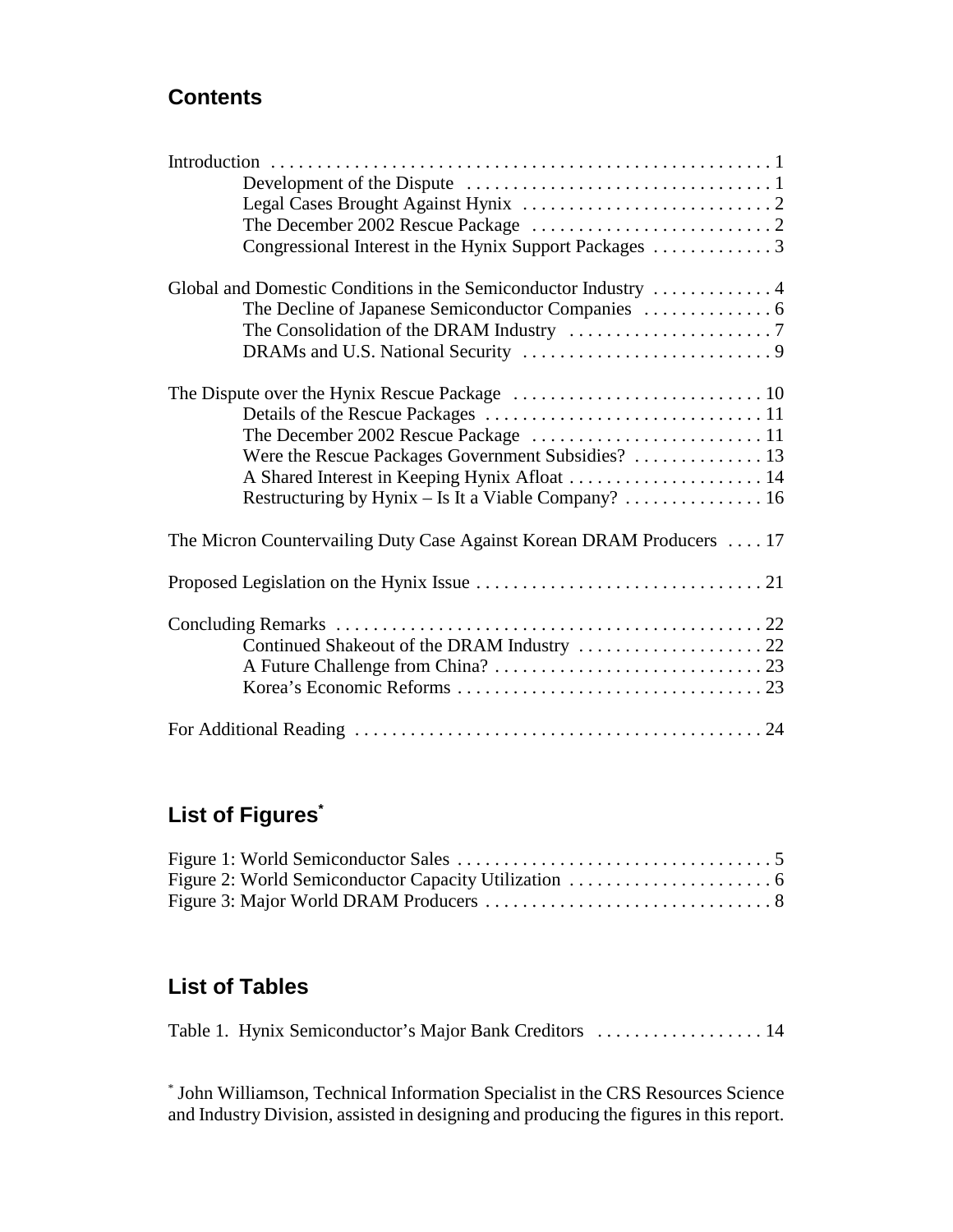# The Semiconductor Industry and South Korea's Hynix Corporation

### **Introduction**

**Development of the Dispute.** In 2001, a trade dispute developed between the United States and South Korea over financial assistance provided to Hynix Semiconductor, presently the world's third-largest producer of dynamic random access memory (DRAM) semiconductor chips. As Hynix was forced to the brink of bankruptcy by plummeting global chip prices, its creditors gave the company a string of aid packages that restructured the company's 8.6 trillion won in debt at that time (more than  $SU.S. 7.1$  billion).<sup>1</sup> Hynix's leading creditor banks have been government-owned since Korea's 1997 financial crisis, when Seoul used public funds to rescue a number of failing banks. Since 2000, Hynix has posted losses of over 9.5 trillion won (nearly \$8 billion). Hynix's net losses in 2002 were over 1.9 trillion won (\$1.7 billion). In the first quarter of 2003, Hynix posted a net loss of one trillion won (\$833 million).

For most of 2001, Micron Technology, the Idaho-based company that is the world's second largest producer of DRAMs, led a campaign against the support packages, arguing that they amounted to government-sponsored bailouts, which kept Hynix in business and allowed it to export at prices below the cost of production. Micron, which has been suffering from large losses, threatened to submit countervailing duty and anti-dumping petitions to the Bush Administration. Prodded by Micron and some Members of Congress, the Bush Administration raised the matter in bilateral and multilateral meetings with South Korea. U.S. officials publically criticized the rescue packages.2 The Bush Administration also considered requesting that the World Trade Organization (WTO) establish a dispute settlement panel to investigate whether the support packages violate WTO rules against government subsidies.

In December 2001, however, Micron and Hynix announced that they were negotiating a possible merger. By April 2002, the companies had reached a tentative deal, whereby Micron would acquire the Hynix business, supported by the largest Hynix creditors and the Korean government. But in May the Hynix board vetoed the deal, arguing that the sale price was too low and that a rise in chip prices at that time meant that the company could survive independently. Hynix's creditors have managed the company since June 2002, when they acquired a majority ownership in

<sup>&</sup>lt;sup>1</sup> Throughout this report, an exchange rate of  $$1 = 1,200$  won is used to approximate the dollar values of Korean figures.

<sup>2</sup> *The Asian Wall Street Journal*, November 1, 2001.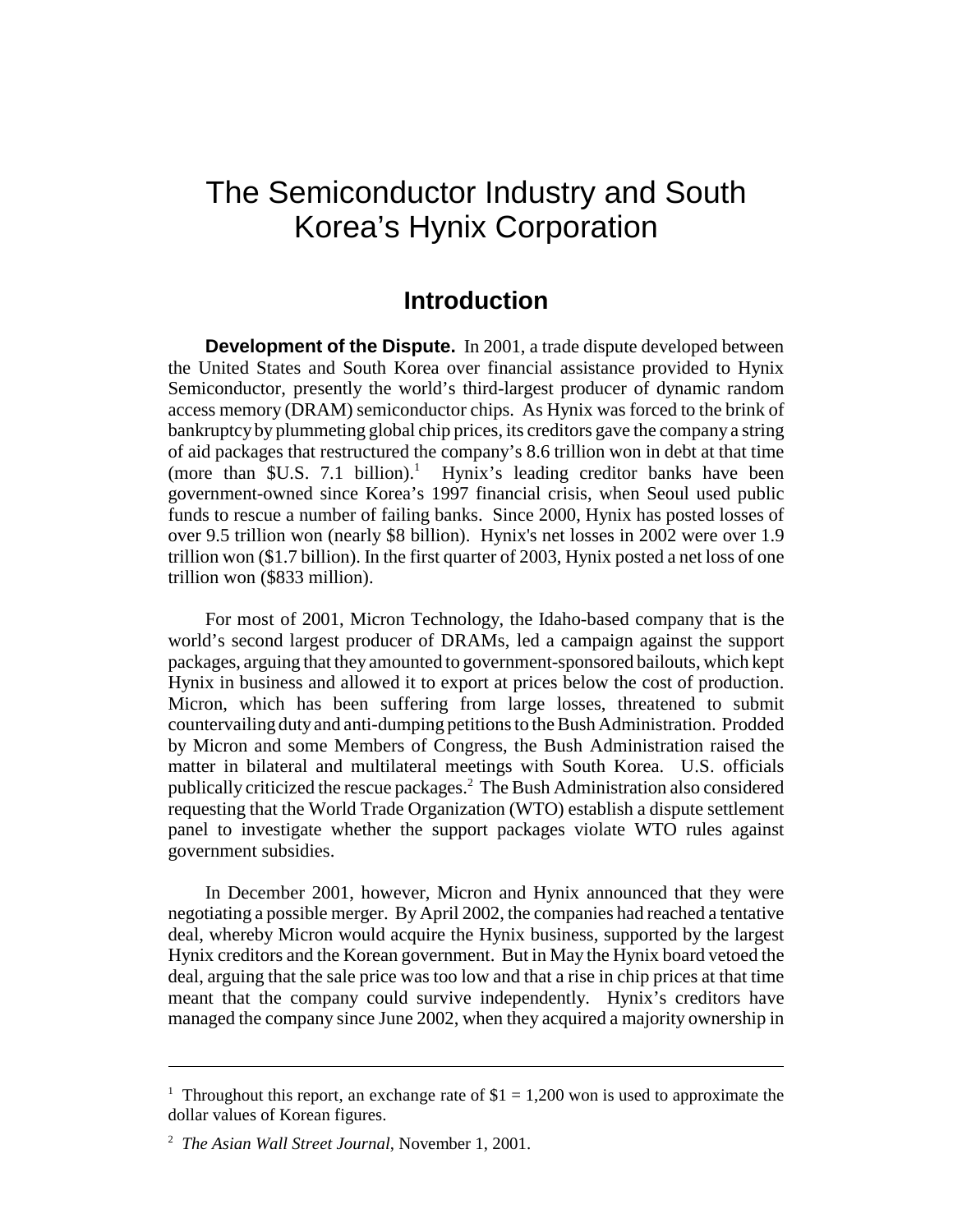the aftermath of the board's decision to reject the company's sale to Micron. Micron states that it no longer has any interest in acquiring Hynix.

**Legal Cases Brought Against Hynix.** On November 1, 2002, several months after its bid to acquire Hynix had been rejected, Micron initiated a countervailing duty (CVD) case against both the Korean DRAM producers, Hynix and Samsung. Micron alleged that Korean government subsidization enabled the two competitors to cut prices and take market share in the United States from both Micron and the fourth major producer, Infineon Technologies. On December 13, 2002, the U.S. International Trade Commission (ITC), acting under Title VII of the Tariff Act of 1930, made a preliminary finding of material injury to U.S. producer interests and the Commerce Department made a preliminary subsidy determination on March 31, 2003. The preliminary finding against Hynix was for a subsidy of 57%, while for Samsung the finding was *de minimis* (less than 1%). Unless the Korean and U.S. governments can negotiate an agreement to suspend the preliminary CVD, it will be applied to Hynix imports, until the Commerce Department completes its investigation in June 2003 and the ITC makes a final injury determination by early August 2003. In May 2003, talks between Seoul and Washington over a suspension agreement broke down.

In addition to the Micron petition, the DRAM companies are involved in other legal actions. In June 2002 Infineon, the German-based fourth-largest producer of DRAMs, filed a petition with the European Commission alleging that Hynix and Samsung Electronics had received illegal subsidies. In April 2003, the Commission announced a preliminary subsidy finding against Hynix, and established a provisional countervailing duty of 33% against Hynix imports from Korea (see below). Also in June 2002 reports emerged that the U.S. Justice Department was pursuing an antitrust investigation against all four leading DRAM producers -- Micron, Samsung, Hynix and Infineon – as well as some Taiwanese producers. According to one source, this step resulted from resentment by computer makers at an effort of DRAM manufacturers to raise prices earlier in 2002 despite the continuing weak PC market.<sup>3</sup> That investigation is continuing.

**The December 2002 Rescue Package.** Shortly after the ITC's preliminary finding, in December 2002, Hynix's creditors finalized another longanticipated support package that restructured nearly all of the company's 5.9 trillion won in debt and provided an additional \$188 million in loans to a Chinese company that was searching for financing to help purchase a Hynix subsidiary. The creditors, who emerged from the deal with an 86% stake in the company, have announced their intention to sell off additional assets and seek a buyer for Hynix. This strategy is believed to hinge upon a future rise in chip prices, which would be necessary not only to boost Hynix's value, but also to provide its competitors with the capital to complete a purchase. Micron and Infineon officials have charged that the latest rescue package is another instance of Seoul's subsidization of Hynix.

<sup>3</sup> *Wall Street Journal*, June 20, 2002; Dow Jones wire service story, "Micron Confirms Justice Department Investigating DRAM Makers," June 19, 2002.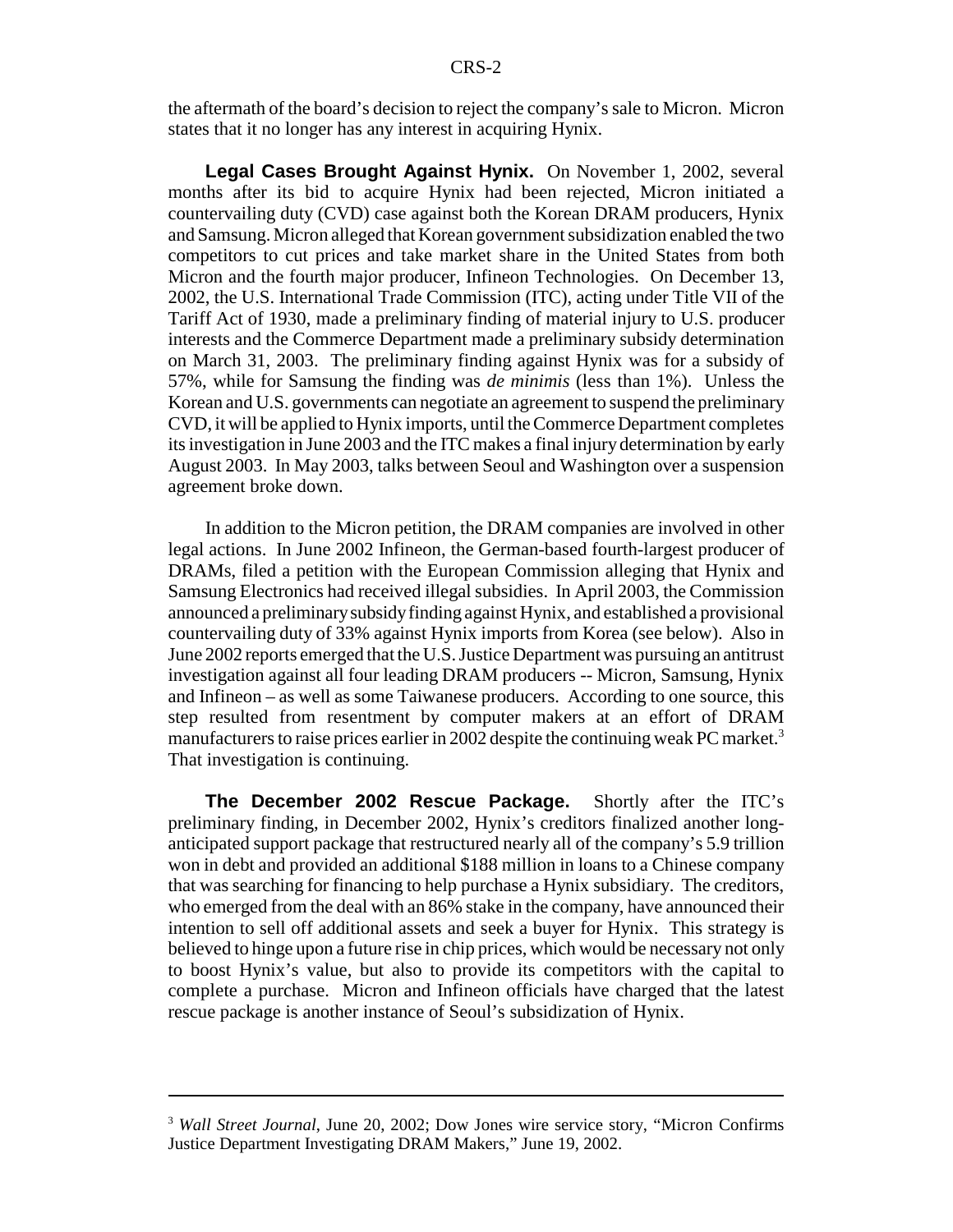Since the dispute first broke out, Korean government and Hynix officials have countered such charges by arguing that the decisions on whether to aid Hynix have been entirely in the hands of the company's creditors. They have pointed out that some foreign banking interests have supported the rescue packages, while some government-owned banks have decided to write off their loans to Hynix rather than increase their exposure to the struggling company. Hynix and Samsung's representatives both testified at the preliminary ITC hearing that low prices were a general condition of the semiconductor market, that Micron had been telling investors that the company was in reasonable shape to weather the present industry downturn and, in Samsung's case, that there was no evidence of subsidies by the Korean government being paid or needed. The new Korean administration of President Roh Moo-hyun reappointed the same Minister of Trade, who reiterated these views. He maintained that Korea was continuing fundamental reforms of the banking sector, that government ownership of some banks was a temporary measure and that the government did not become involved in specific lending decisions.<sup>4</sup>

The economic stakes in this dispute are high. South Korea is the seventh largest U.S. trade partner, and semiconductors are the number one U.S. import from and export to Korea. Imports of South Korean DRAMs alone in 2000, before a crash in world prices, were nearly \$2.2 billion, or over 5% of Korea's exports to the United States.<sup>5</sup> In contrast, Korea's exports of iron and steel to the United States totaled just over \$1.5 billion in 2000.<sup>6</sup> A successful countervailing duty case would compel Hynix to pay higher duties on its DRAM exports to the United States, or possibly drive it out of the competitive U.S. market altogether. Any sudden, significant deterioration in Hynix's performance probably would have a major impact on South Korea's economy. Hynix accounts for an estimated 4% of South Korea's exports and over 150,000 Koreans are employed by Hynix and its network of suppliers. Additionally, Hynix shares are the most widely held stock in South Korea and some of Korea's largest banks are heavily exposed to Hynix.

Furthermore, the Hynix packages call into question the Korean government's broader commitment to its economic reform program, which it launched in the aftermath of the virtual collapse of the country's finances in 1997. At the time, as part of a \$58 billion International Monetary Fund (IMF) rescue package spearheaded by the United States, Korea pledged to liberalize its corporate and financial sectors, to make them more responsive to market pressures, and to end the past practice of rescuing troubled conglomerates that were considered "too big to fail."

**Congressional Interest in the Hynix Support Packages.** As with most high-profile trade disputes with South Korea, Congress has closely monitored the Hynix situation. Several Members have protested the Korean government's alleged

<sup>&</sup>lt;sup>4</sup> Letter from Korean Minister of Trade Hwang Doo-yun to U.S. Trade Representative Robert Zoellick, March 17, 2003.

<sup>&</sup>lt;sup>5</sup> Semiconductors of all types accounted for nearly 20% of South Korea's total shipments to the United States in 2000.

<sup>6</sup> Compiled from U.S. International Trade Commission, [http://dataweb.usitc.gov].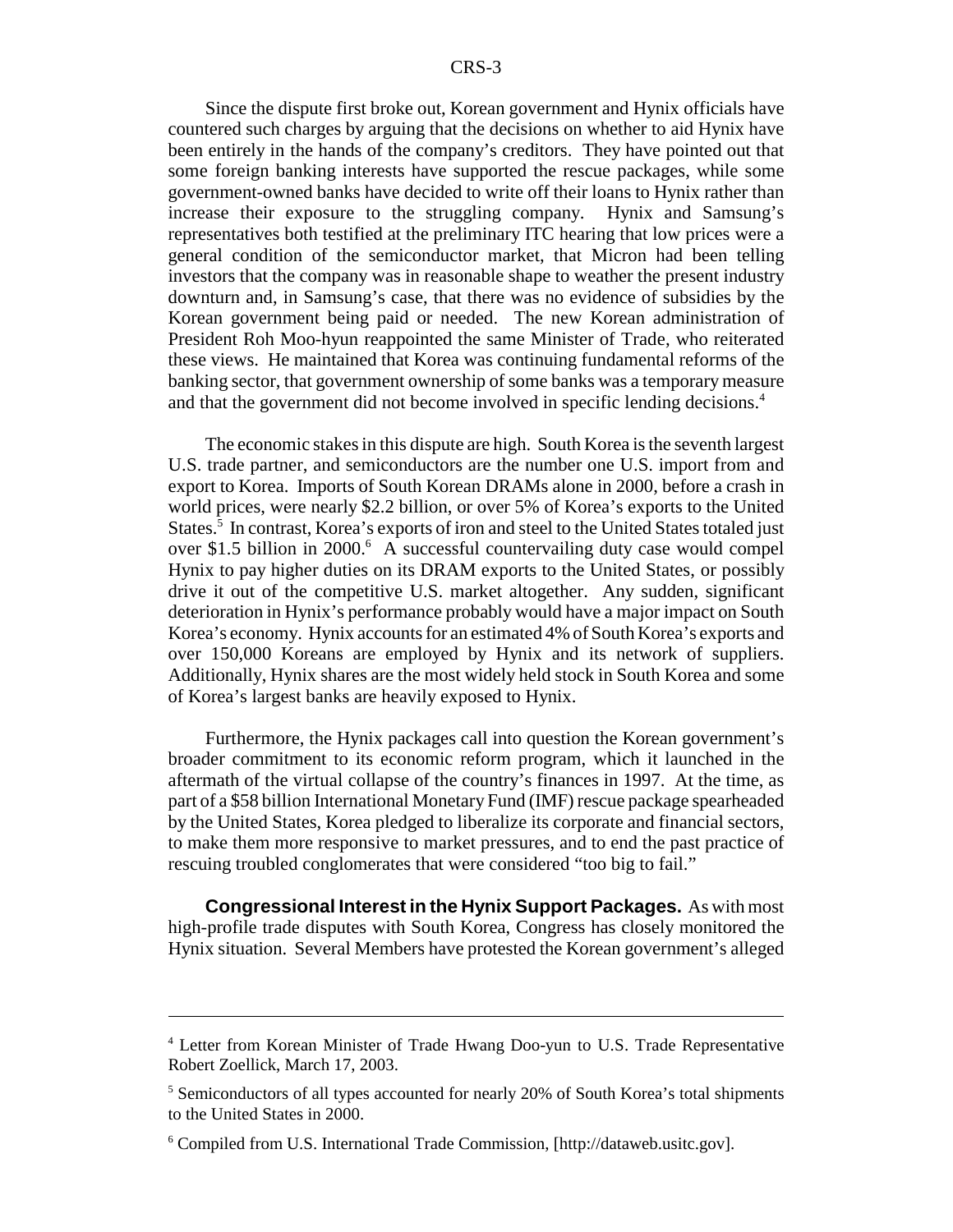involvement in the support packages and urged the Bush Administration to act.<sup>7</sup> In September 2001 an amendment sponsored by Senator Larry Craig, which protested the "Republic of Korea's improper bailout of Hynix," was incorporated into the Senate's version of the FY 2002 appropriations bill for the Commerce, Justice, and State Departments, but was stripped from the bill in conference.<sup>8</sup> As the Micron case moved forward in the early months of the 108<sup>th</sup> Congress, Senator Craig and other Members in both Houses of Congress introduced legislation critical of alleged Hynix "bailouts," and urging or requiring corrective executive action (S. 492, S.Con.Res. 11 and H.R. 1494). On the other hand, resolutions were also introduced regarding the importance of U.S.-Korean relations and indicating that the dispute over semiconductors should not increase tensions or lead to U.S. job losses (S.Con.Res. 29 and H.Con.Res. 124). These proposals are discussed later in the report.

The story of Hynix's support packages is a useful case study of South Korea's economic reforms, a process U.S. trade officials and Members of Congress have monitored closely. Indeed, by virtue of Hynix's size and political connections, the company's fate is being closely watched as a litmus test of the government's commitment to reforming Korea's *chaebol* (conglomerates). Additionally, the Hynix case highlights the troubling issue of state ownership of Korea's banking industry. Even before the dispute emerged, American officials had been asking their Korean counterparts to set a timetable for privatizing the banks that had been nationalized in the wake of the 1997 financial crisis. In the past the U.S. and South Korea have argued over alleged Korean government subsidies – most prominently in the steel industry. These bilateral disputes may resurface in the future and form a continued backdrop to strategic relations made more tense by the dispute over North Korea's nuclear weapons and missile programs.

## **Global and Domestic Conditions in the Semiconductor Industry9**

The immediate cause of the Hynix dispute was the collapse in DRAM semiconductor prices and demand that followed the "dot.com" crash and the electronics industry downturn in 2000. The semiconductor market is both global and cyclical. Semiconductors and other microelectronic components are the physical building blocks of industries – including hardware, software and applications – that are increasingly based on common international standards, worldwide interconnection, and interoperability. Demand in the semiconductor industry is, of course, linked to the general business cycle. But the semiconductor industry also has its own internal product development cycle, first described by the former CEO and co-founder of Intel, Gordon Moore. "Moore's Law" states that the transistor capacity of semiconductor chips will double every 18 months.

 $^7$  See, for instance, July 11, 2001 letter to Ambassador Robert B. Zoellick from four U.S. Senators, reprinted in *Inside U.S. Trade*, July 13, 2001.

<sup>&</sup>lt;sup>8</sup> The amendment appeared as Section 626 of the Senate-passed bill.

<sup>&</sup>lt;sup>9</sup> Prepared by Stephen Cooney.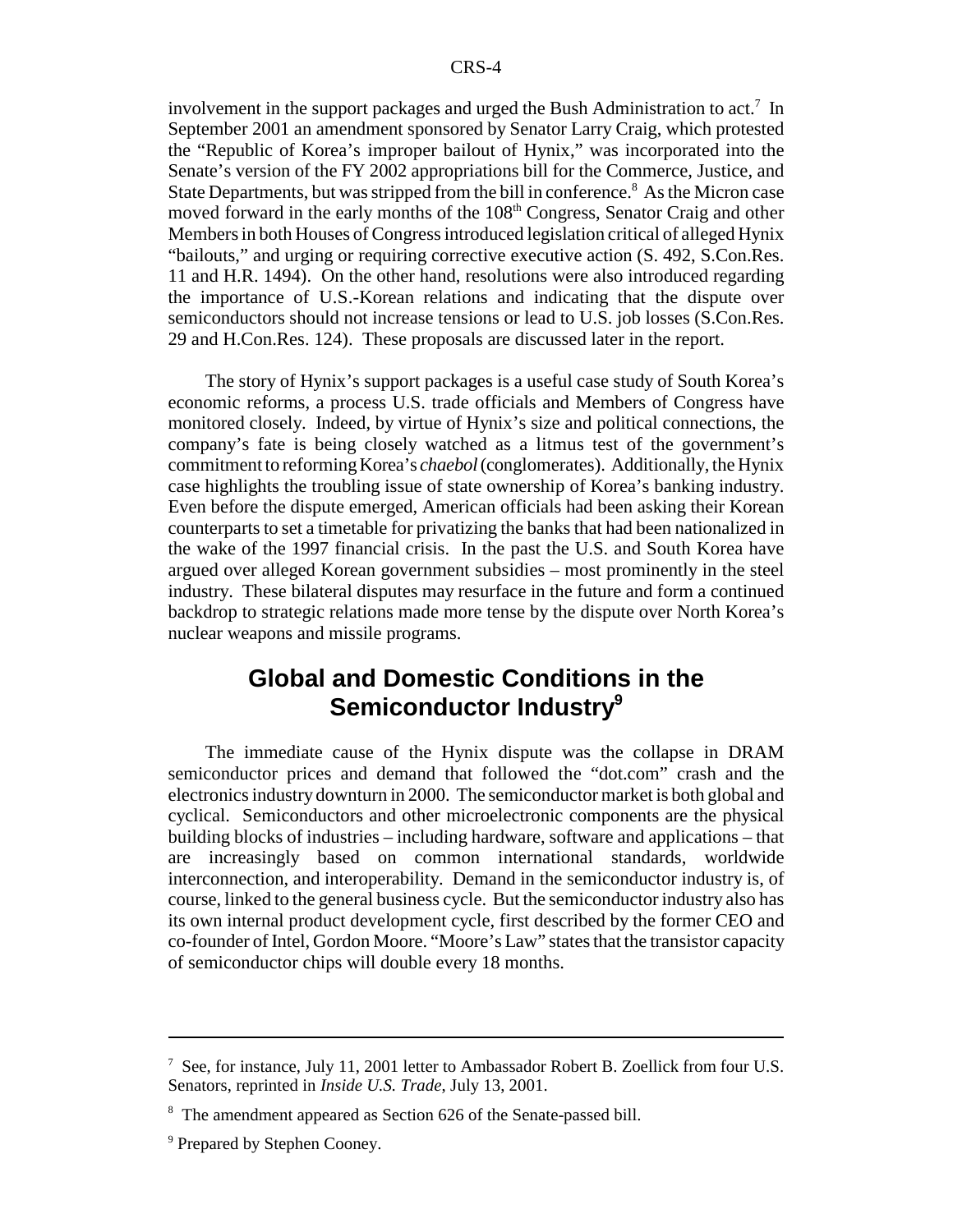This means that the design, engineering and manufacturing of ever more powerful and compact integrated circuits (ICs) have required higher and higher investments by the microelectronics industry. Today's inexpensive pocket calculators, Palm Pilots and wireless phones contain more computing power than room-sized Pentagon computers of a generation ago, so manufacturing the semiconductor chips that are at the heart of these products has become ever more complex and expensive. A commercial-scale facility to fabricate the wafers from which chips are cut now cost upwards of a billion dollars to build.<sup>10</sup> Moore's Law means that suppliers cannot simply shut production down, sit out a downturn and sell from inventory, as may be possible in some other industries. Inventory and technology become obsolete in a hurry. Similarly, if producers miss the wave of the next upturn, they may never catch the competition. Consequently, producers must expand output rapidly to meet increases in demand, while simultaneously investing large sums to shift rapidly to higher-speed products. Producers therefore are subject to serious financial problems when demand suddenly declines. This in part explains the semiconductor industry's "boom and bust" cycles.

**Figure 1** shows that the dollar value of global sales of all semiconductors has increased by more than ten times over the past 20 years. But the industry is presently in its third sales slump during this period, and one that comes shortly after the prolonged down market of 1996-98, when the cumulative annual value of sales fell by 13% over a three-year period. Recovery was sharp in 1999-2000 as sales rebounded by 63% over two years to \$204 billion. But then sales fell again in 2001 by one-third, or \$66 billion. Sales rebounded by less than 2% in 2002, to just over \$140 billion – and that gain was solely because of a strong increase (almost 30%) limited to one region, Asia and the Pacific outside Japan.





<sup>&</sup>lt;sup>10</sup> Latest estimates for developing a new "fab" capable of handling the 12-inch chip wafers now becoming standard (Infineon already has one in production in Dresden, Germany) are \$3 billion. *Forbes*, "Hardships Are Driving Chip Rivals Together," Aug. 2, 2002.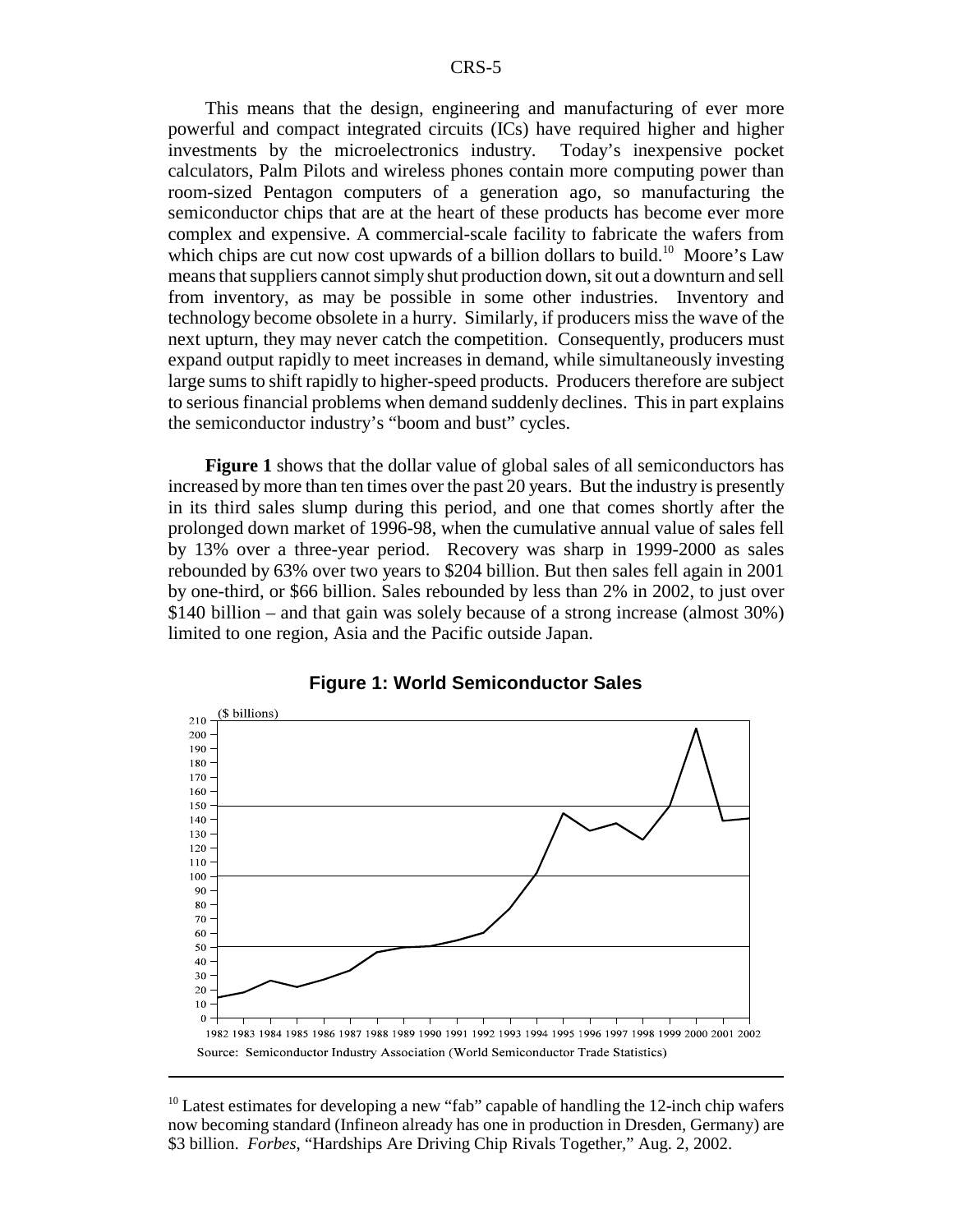

**Figure 2: World Semiconductor Capacity Utilization**

**Figure 2** shows how the industry has been whipsawed over capacity. Companies were trying to gear up for the high rate of demand at the end of the 1990s, demand driven by strong U.S. growth, especially in the technology sector. Wafer manufacturing capacity surged more than 30% from late 1998 to early 2001 (capacity is shown on the left scale). By the middle of 2001, the industry had achieved a capacity of more than 1.3 million wafer starts per week. As it added capacity in 2000, the semiconductor industry was running flat out. The factory utilization rate (right scale) reached nearly 100% in mid-2000. But then, the bottom fell out of demand. Capacity utilization dropped to about 83% in the first quarter of 2001 and less than 73% by the second quarter, in keeping with plummeting global demand for electronics products following the "dot.com" crash. By the latter half of 2001, capacity utilization fell below 65%. It recovered somewhat in 2002, as small amounts of capacity went offline, but by the end of the year was still only just over 80%.

**The Decline of Japanese Semiconductor Companies.** The overall U.S. semiconductor market not only grew phenomenally in the 1990s, but sources of supply have also shifted dramatically. In the 1980s, U.S. companies were hardpressed by Japanese competitors, whose market share in the Americas (according to SIA's world industry statistics) rose from 10% in 1982 to more than a quarter by 1989. Starting with their commanding (86%) share of their home market, Japanese suppliers led the American companies by 46% to 39% in global market share.

After falling to near 60% of the home market in 1995, U.S. domestic companies share of this market stabilized at above70% since then, and their annual dollar value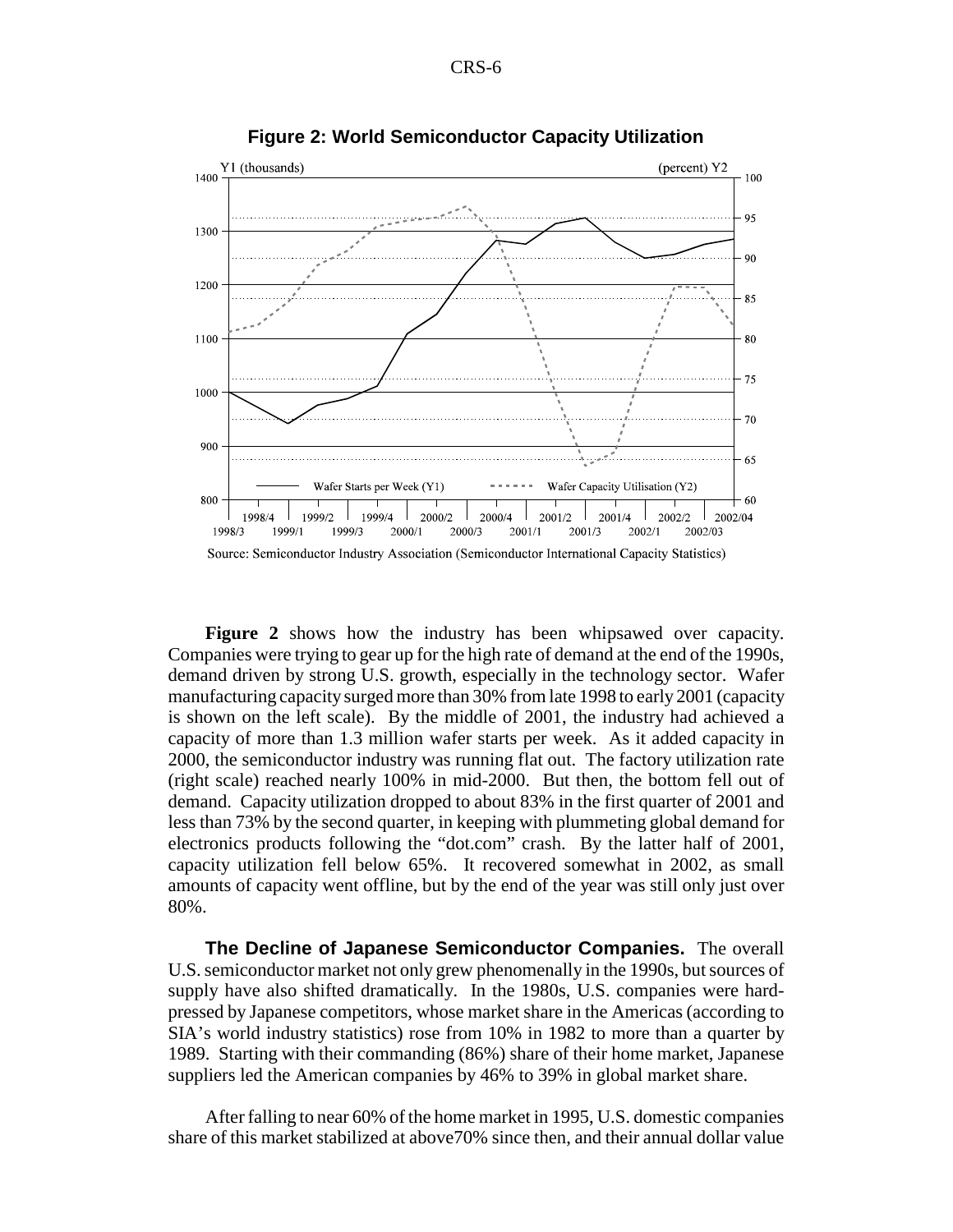grew rapidly to \$45 billion in sales by 2000. Japanese companies' market share declined globally in the late 1990s. They were replaced in part by product from third countries, particularly Korea. By 2000, Japanese company sales were less than 12% of the Americas market (\$7.4 billion), while third-country company sales supplied 18% of the market (\$11.2 billion). U.S. companies in 2001 had more than 50% of the market share in every major regional market except Japan; even there, the home companies' share was down to about 70%. While Japan's global market share fell from 46% in 1991 to just 28% ten years later, third countries' market share was now regularly greater than 20%. Korean and Taiwanese producers have now closed the technological gap with Japan, not only in chips, but also in many downstream electronic products. $^{11}$ 

**The Consolidation of the DRAM Industry.** The strong recovery of the U.S.-based semiconductor business in the 1990s did not apply to DRAM chips, which are the long-time backbone of the semiconductor industry included in most electronic products. DRAM chips are characterized by an inability to fix or hold memory when electrically discharged, and have been substituted in many applications by more flexible, sophisticated and higher-value memory chips. However, in 2000 the global value of DRAM sales was still nearly \$30 billion, or more than 14% of all chips sold. But in 2001, as shown in **Figure 3**, sales of DRAMs fell by 60%.

While in the mid-1980s there were about a dozen U.S.-based DRAM producers, only one U.S.-based producer remains in business today – Micron Technology Inc. of Boise, Idaho. Ironically, the landmark 1986 U.S.-Japan agreement gave a significant boost to the Korean competition for both U.S. and Japanese-based DRAM manufacturers. The agreement created a process for monitoring penetration of non-Japanese-company source chips in the Japanese home market. While U.S. producers gained market share as a result of the agreement, Korea also became a big supplier.

Fluctuations in semiconductor demand in the late 1990s hastened the exit of most well-known producers from the DRAM market. Four Japanese recessions in ten years and the East Asian economic crises of 1997-98 strongly affected the financial viability of many Asian firms, including the predecessors of Hynix. Strong U.S. growth created a surge in demand and a rise in prices among remaining DRAM manufacturers, as well as the rapid increase in capacity discussed above. When demand turned down in 2000, prices collapsed from \$12-13 per DRAM chip to as low as \$0.90-1.00.<sup>12</sup> Virtually all DRAM manufacturers were producing chips at a substantial loss. Yet, because of the competitive pressures described at the beginning of this section, individual producers felt they could not raise prices or temporarily halt production. Each player hoped that another company would be forced to exit the industry first, thereby removing capacity from the industry and pushing up prices. The most significant move in the last two years is the virtual departure of Japanese companies from the DRAM business.

<sup>11</sup> *Wall Street Journal*, June 20, 2002.

<sup>12</sup> *Nihon Keizai* newspaper, quoted in *Japan Digest* (October 24, 2001). Prices rose again in early 2002 to \$3-4, leading to speculation about price collusion among major suppliers and a Justice Department investigation.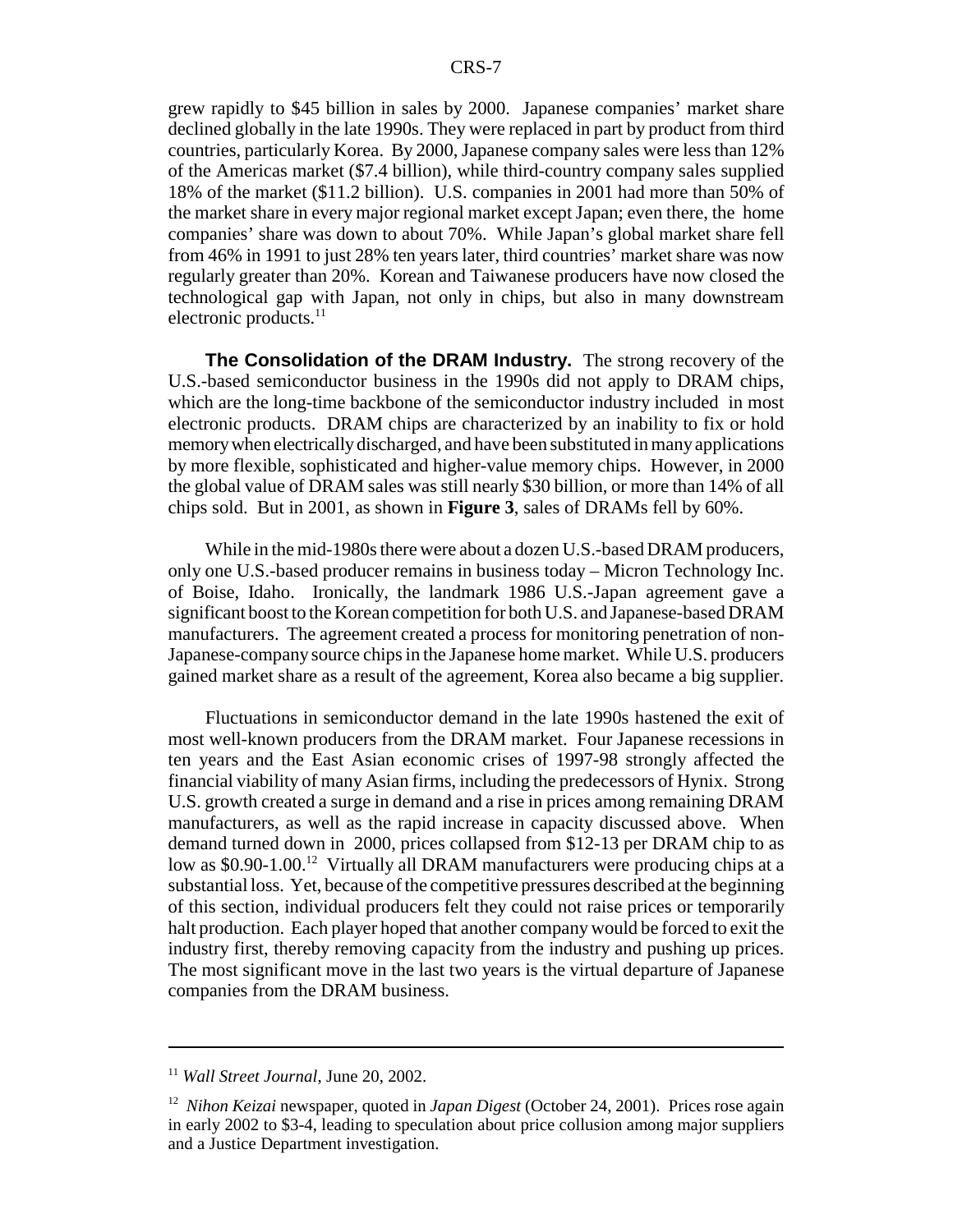By 2001, just four major companies dominated the worldwide DRAM market. Samsung of Korea was the world's leading supplier in 2000, with about 23% of global sales; that share increased to about a third of a much weaker market in 2001. Micron and Hynix, a new company created in 1999 by joining the semiconductor operations of South Korea's Hyundai and LG groups, each had about 20% of the market in 2000 and 2001. Infineon Technologies of Germany, a spinoff from the Siemens electrical group, is the only remaining significant European-based DRAM producer. Infineon accounted for only about10% of sales, but now claims to be the technologically low-cost producer and has been aggressively seeking alliances with newer Taiwanese companies, having earlier sought its own deal with Hynix.<sup>13</sup> The three Japanese DRAM companies together held a 16% market share in 2000, but have now almost disappeared. Hitachi and NEC have combined to create a new semiconductor spinoff, Elpida (to which the DRAM operations of Mitsubishi have recently been added), while Toshiba is no longer in DRAMs.



#### **Figure 3: Major World DRAM Producers**

Source: Electronic Buyers News. "Market Focus: Top Semiconductors Suppliers," June 10, 2002.

<sup>&</sup>lt;sup>13</sup> Infineon press releases, "Infineon to Cooperate with Taiwanese Winbond and Mosel Vitelic to Secure Higher Memory Chip Capacity" (Mar. 11, 2002) and "Infineon and Nanya to Cooperate on DRAM Memory Chips by Collaborating on Technology Development and Founding a Production Joint Venture" (May 2, 2002); *Financial Times* (Dec. 10 and 11, 2002).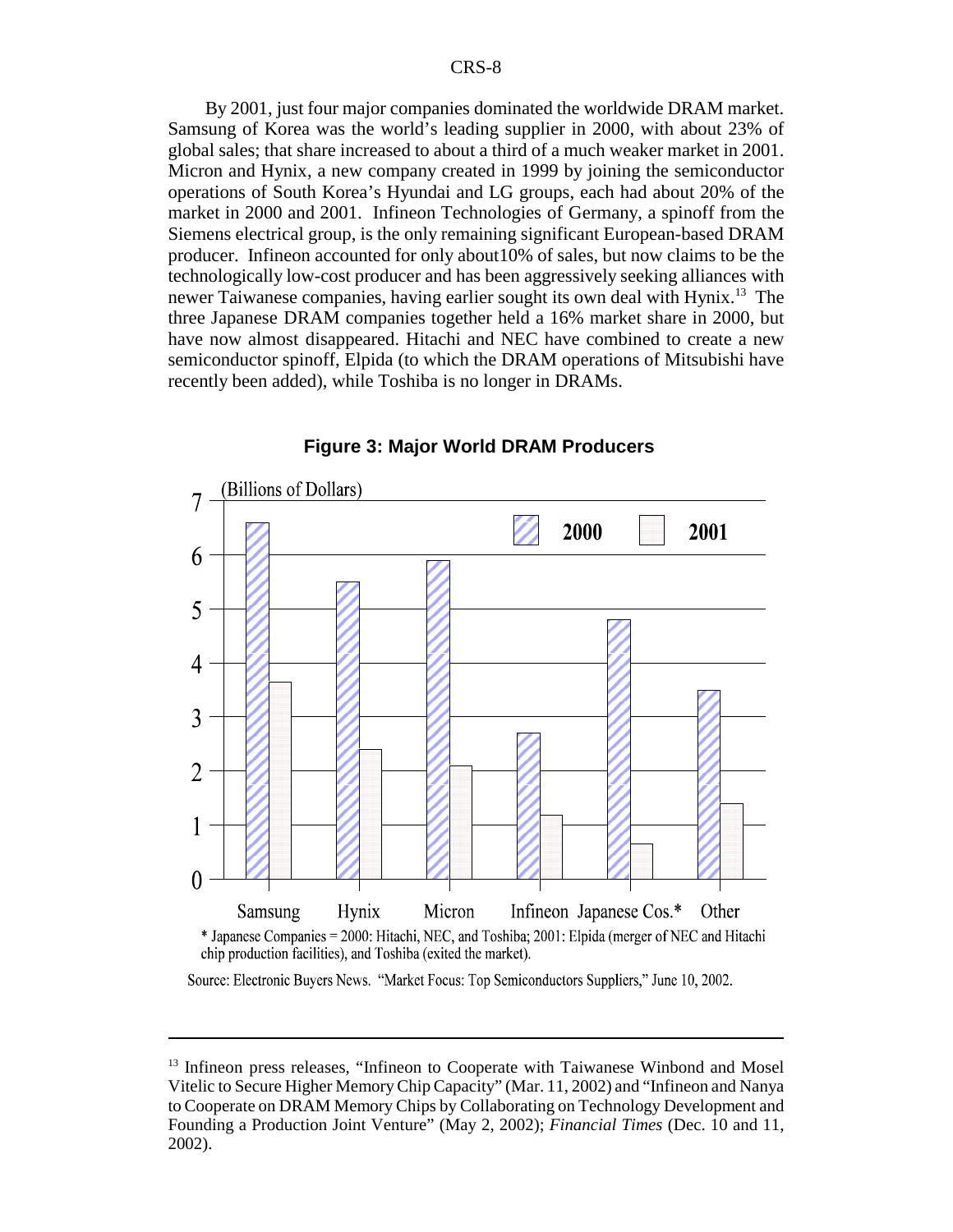Since 1998, most companies producing DRAMs in the United States have exited the business or are leaving it:

- ! Hitachi sold its DRAM plant in Texas to Texas Instruments, which subsequently closed the plant and left the DRAM business.
- NEC closed its California DRAM plant.
- IBM has left the DRAM manufacturing business and sold its share in a joint venture manufacturing plant in Virginia to Toshiba. Toshiba subsequently has announced its own exit from the DRAM manufacturing business and has sold the Virginia plant to Micron.
- Motorola has left the DRAM business, deciding instead to focus on more advanced static random access memory chips. Motorola sold its share in a joint venture manufacturing plant in Virginia to Infineon, its original partner there.
- The two major Korean companies, Samsung and Hynix, each have a U.S. wafer fabrication plant. Samsung's operation is in Austin, Texas. The Hynix plant in Eugene, Oregon, was closed for a period, but has been revamped and resumed production in late 2001.

This wave of mergers, closings and exit decisions leaves Micron's three wafer fabrication plants (two in Idaho, one in Virginia) as not only the last U.S.-owned DRAM manufacturing facilities, but also among the few still operating in the United States. In its 2001 and 2002 financial years, Micron's total losses were \$1 billion per year.<sup>14</sup> On February 18, 2003, the company announced its first layoffs since 1985: 10% of its workforce, or about 1,800 people. This included 560 workers in Virginia, about half of that plant's workforce, with most of the remaining reductions at the Idaho facilities.15

**DRAMs and U.S. National Security.** With respect to national security implications, Micron reported that primary Defense Department contractors use their products in "a wide variety of military products, including satellites, smart bombs, rockets, rocket launchers, tanks, ground combat vehicles, communications devices and recording devices. In addition, Micron memory is used in the F15, the F16, the F22, Comanche helicopters and Stinger missiles."16

The Department of Defense Office of Industrial Policy was contacted with respect to the national security implications of relying solely on offshore or foreignowned DRAM producers for defense-related applications. The response was that the

<sup>&</sup>lt;sup>14</sup> Testimony of Micron CEO Steve Appleton, USITC staff conference (Investigation no. 701-TA-431), November 22, 2002, p. 5.

<sup>15</sup> *Washington Post*, February 22, 2003.

<sup>&</sup>lt;sup>16</sup> Memorandum from Bonnie Byers, Hale & Dorr, on behalf of Micron Technology Inc. (October 22, 2001).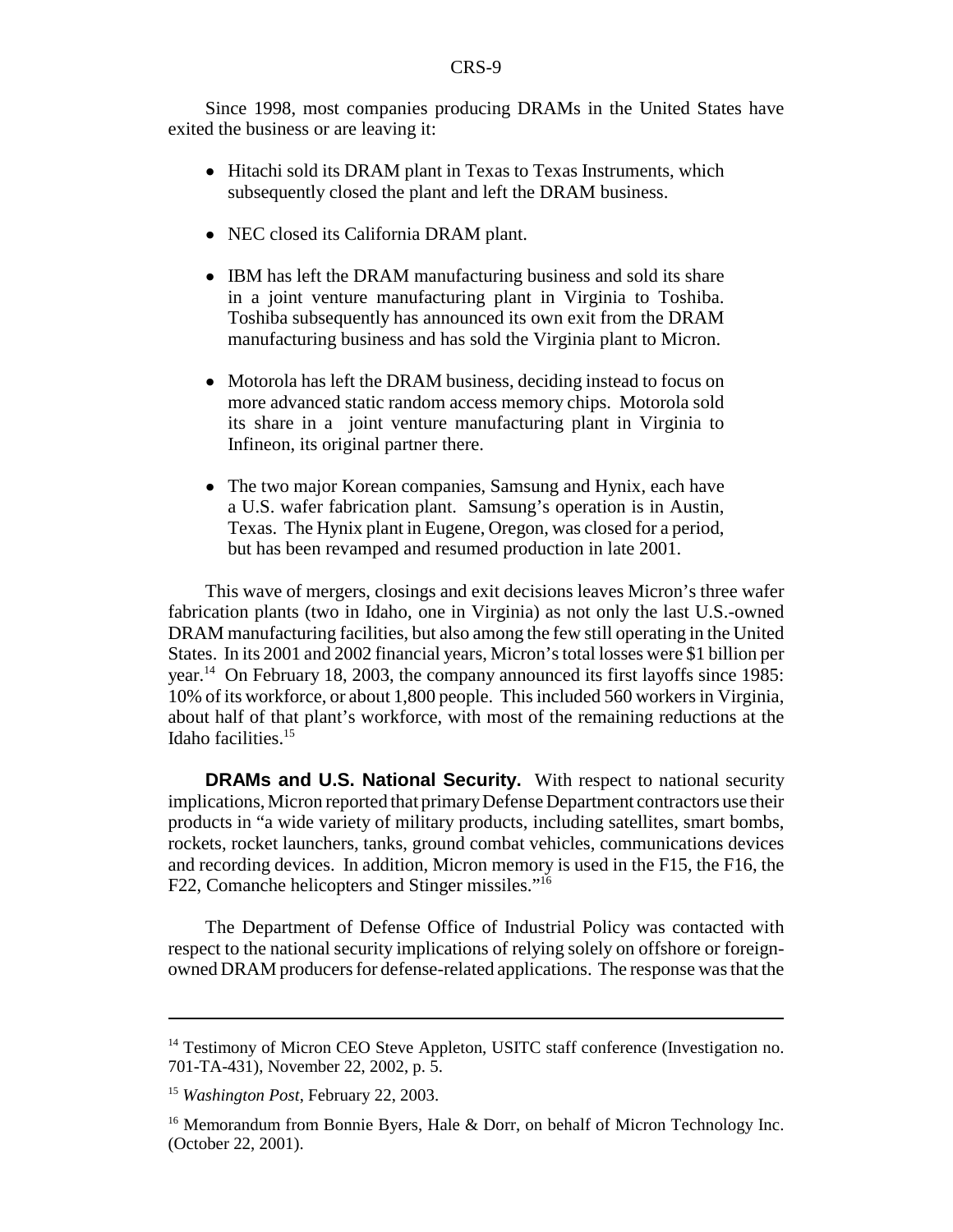Defense Department currently does not maintain a broad program regarding semiconductor availability and relies on the commercial market. The Defense Advanced Research Projects Agency (DARPA) in the 1990s did have a program to sustain a U.S.-based source for active-cell matrix liquid crystal displays used in aircraft instrument panels, but this project failed to sustain a U.S. manufacturing base. Currently the sole manufacturing source for active-cell matrix LCDs is from Korea, and the office noted no other special domestic semiconductor industry programs. South Korea and the United States have shared a Mutual Defense Treaty since the end of the Korean War.

### **The Dispute over the Hynix Rescue Package17**

The collapse in DRAM prices in 2000 and 2001 had a particularly devastating effect on Hynix. As mentioned above, Hynix was formed in May 1999 by the merger of rivals Hynix<sup>18</sup> and LG Semiconductor. The merger was one of the so-called "big deals" the South Korean government instigated in the aftermath of Korea's 1997 economic crisis to try to force each of the country's largest conglomerates to concentrate in fewer business activities. As a result of the merger, Hynix took on 6 trillion won in LG's debt on top of its own.<sup>19</sup> Simultaneously, other members of the Hyundai conglomerate began to suffer from cash-flow shortfalls. Since Hynix was flush with cash due to the electronics boom of 1999 and 2000, it was tapped for funds to prop up ailing members of the Hyundai corporate family – then a common practice among Korean conglomerates. Thus, Hynix had few reserves to draw upon when the bottom fell out of the DRAM market in 2000.

Since the beginning of 2001, Hynix has been kept afloat by four financial assistance packages, the first three of which are the centerpiece of Micron's countervailing duty petition.<sup>20</sup> (See box below.<sup>21</sup>) This section of the report deals only with these cases of specific assistance to Hynix. Note that additionally, Micron alleges that Hynix (as well as Samsung) have benefitted from certain types of subsidies that have been given to the Korean semiconductor industry in general. The debate over Hynix's financial assistance packages has revolved around three questions:

<sup>&</sup>lt;sup>17</sup> Prepared by Mark Manyin.

<sup>&</sup>lt;sup>18</sup> Until it separated from the Hyundai conglomerate in March 2001, Hynix was known as Hyundai Electronics Industries (HEI). For the sake of simplicity, the name Hynix will be used to refer to HEI throughout this report.

<sup>19</sup> *Business Asia*, September 19, 2001, as published by the Economist Intelligence Unit Viewswire.

<sup>&</sup>lt;sup>20</sup> Countervailing Duty Petition (Public Version) Submitted by Micron Technology Inc., "Dynamic Random Access Memory Semiconductors from Korea," Case No: C-580-851. Because the petition covered the period from January 1, 2001 - June 30, 2002, Hynix's December 2002 rescue package was not included in the countervailing duty investigation.

<sup>&</sup>lt;sup>21</sup> Note that the box does not list Hynix's June 2001 sale of \$1.3bn via global depository receipts because, in contrast to the other new financing Hynix received in 2001, this sale was market-based.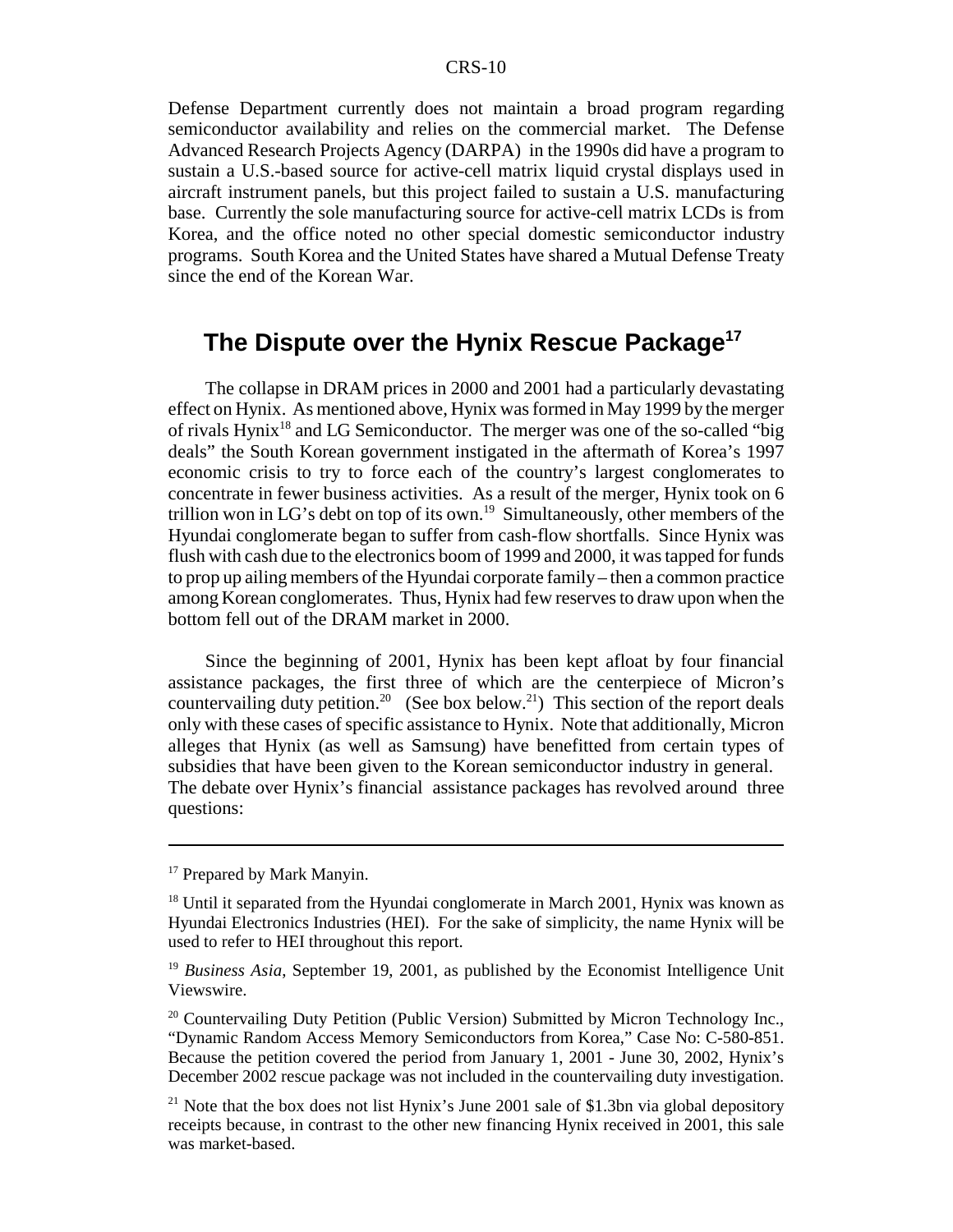- To what extent is the Korean government involved in the Hynix rescue? That is, were the rescue packages market-based initiatives or government subsidies?
- Is Hynix suffering from structural problems or temporary liquidity difficulties?
- Finally, does the Korean government's involvement violate the WTO rules prohibiting certain subsidies?

These issues will be examined after a review of the details of the rescue packages.

**Details of the Rescue Packages.** Only the first of the four assistance packages ostensibly was sponsored by the government. In January 2000, the stateowned Korea Development Bank (KDB) unveiled a bond-refinancing program to assist companies that were likely to default on their debts at a time when the Korean bond market had effectively ceased to function due to a severe credit crunch. Hynix was one of four affiliates of the Hyundai conglomerate (and six companies overall) to qualify for the program, under which 80% of the company's 3.6 trillion won (\$3 billion) in maturing debt was rolled over, repackaged (with government guarantees) and resold to the public. Charging that the program amounted to a government-led bailout of Hyundai, the Bush Administration raised the issue in a WTO subsidies committee, and told Seoul that it was considering filing a case against Korea at the WTO. The Korean government denied these charges, arguing that the program was open to all "qualified" and economically viable firms, would run for only one year, and used market-based interest rates.

The Korean government did not play a direct role in subsequent assistance packages to Hynix, perhaps because of the criticism of the KDB plan. Instead, when Hynix's cash flow problems worsened in the winter and spring of 2001, it was Hynix's creditors that orchestrated the company's bailout. On October 31, 2001, after months of negotiations, over 100 creditors agreed upon a massive financial assistance package that restructured virtually all of the company's then 8.6 trillion won (\$7.2 billion) in debt, including 650 billion won (\$541 million) in fresh loans from five creditor banks. The package was widely interpreted as an attempt to tide Hynix over until semiconductor prices recover and presumably restore the company's profits.

**The December 2002 Rescue Package.** Hynix, however, continued to post huge losses. In December 2002, over 100 creditors agreed to another large scale rescue package that granted the company relief on all but 1 trillion won of its 5.9 trillion won (\$4.92 billion) in debt, three-quarters of which was due to mature in 2003 and 2004. The net result of the package reduced Hynix's total debt to 4.3 trillion won (\$3.6 billion) and reduced its monthly interest payments from 35.4 billion won (\$29.5 million) to 20 billion won (\$16.7 million). The creditors had taken a controlling stake in June 2002, shortly after Hynix's board had rejected a deal between the creditors and Micron for the latter to purchase the company.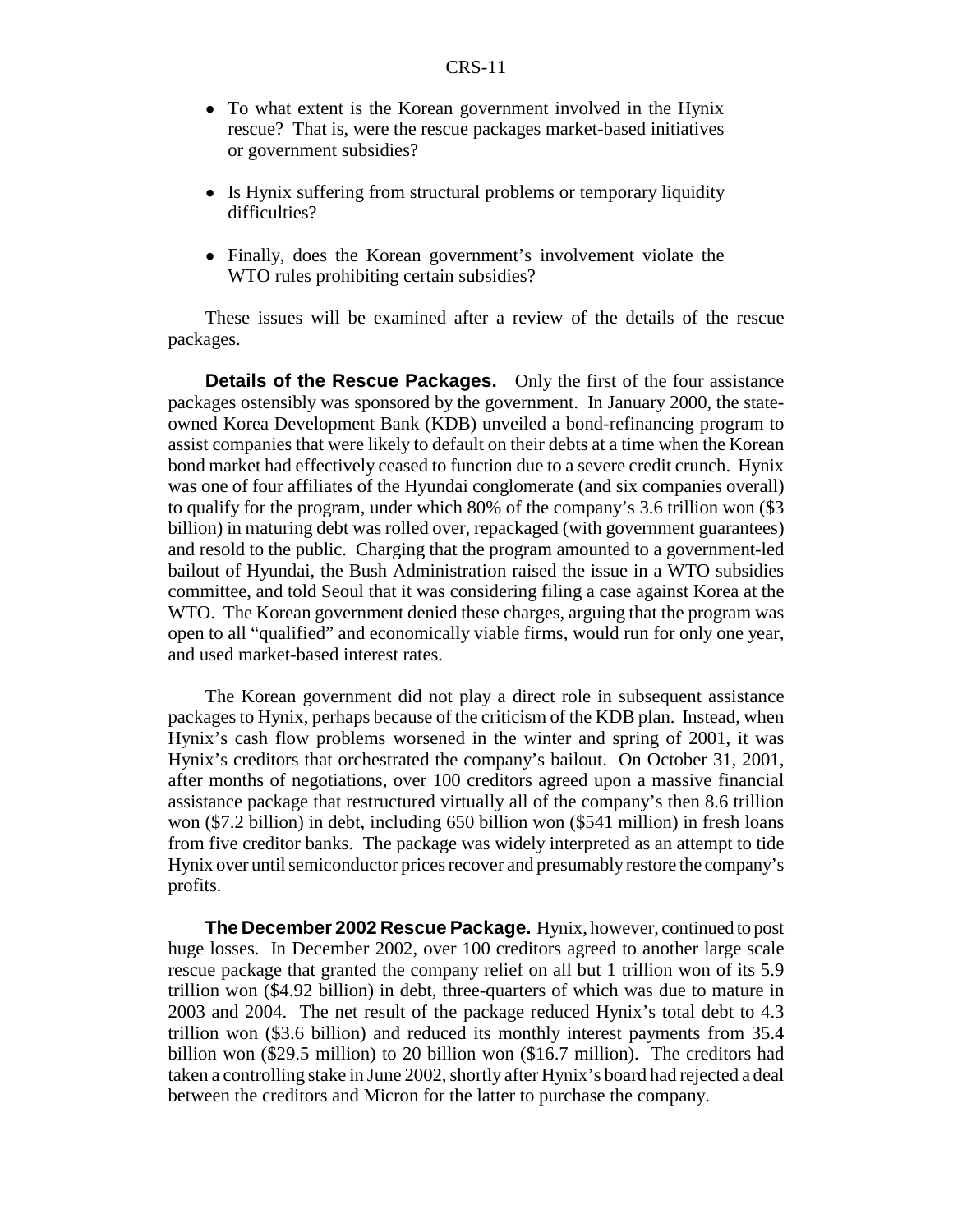The December package included a \$188 million in loans to Beijing Orient Electronics (BOE) Technology Group Co. to help the China-based company finance its \$380 purchase of Hydis, Hynix's flat-panel display unit. \$180 million of these loans are to be issued by the Korea Development Bank (KDB, \$100 million), the Korea Exchange Bank (KEB, \$50 million), and Woori Bank (\$30 million), banks in which the Korean government has a majority ownership stake.<sup>22</sup> Officials with KEB, Hynix's lead creditor, have stated that the debt restructuring is designed to put creditors in a better position to eventually sell Hynix. At a February 25, 2003, Hynix general shareholders' meeting, the debt relief plan was approved over the loud protests of a group of minority shareholders. In the days after the meeting, about 50 top executives, including the Chief Executive Officer, resigned.

#### **Summary of Financial Support Packages for Hynix in 2001 and 2002**

**January 2001** - 1.3 trillion won (\$1.08 billion) in new aid. The state-owned Korea Development Bank (KDB) unveiled a bond-refinancing program to assist several troubled major companies that were likely to default on their debts at a time when the Korean bond market had effectively ceased to function due to a severe credit crunch. Hynix was one of four Hyundai affiliates (and six companies overall) to qualify for the program, under which creditor banks rolled over 80% of the company's 1.625 trillion won (\$1.35 billion) in maturing debt that was rolled over for one year, repackaged (with government guarantees) and resold to the public.

**May 2001** - 17 of Hynix's Korean creditor banks agreed to buy 1 trillion won (\$833 million) in Hynix bonds.

**October 2001** - Over 5 trillion won (\$4.2 billion) in new aid. More than 100 creditors agreed to a sweeping plan to restructure virtually all of the 8.6 trillion won (\$7.2 billion) they held in Hynix debt. The package included: a 3 trillion won (\$2.5 billion) debt-forequity swap, which will take place in 2002, until which time Hynix will make no interest payments; a 3-year rollover of 4.4 trillion won (\$3.7 billion) in debts and maturing bonds, with interest rates slashed in half (a reduction of about 276 billion won [\$230 million] in interest burdens); an infusion of 650 billion won (\$542 million)in new loans by five creditors; a writeoff of 1.2 trillion won (\$1 billion) in debt at just over 25% of face value by seven banks that refused to issue fresh loans to Hynix. Hynix pledged to raise 2.6 trillion won (\$2.2 billion) by the end of 2002 by selling assets and retiring debt.

**December 2002** - Hynix received relief on all but 1 trillion won of its 5.9 trillion won (\$4.92 billion) in debt, three-quarters of which was due to mature in 2003 and 2004. Over 100 creditors agreed to a package that included: a rollover until 2006 in the maturity of 3 trillion won (\$2.5 billion) in debt, the interest of which was reduced from 6.7% to 3.2%; a 1.9 trillion won (\$1.6 billion) debt-for-equity swap; a 21-1 capital write-down (*i.e.* every 21 shares of existing Hynix stock will be converted into 1 share); the sale of future Hynix assets; and \$188 million in loans to BOE Technology Group Co. to help the Chinese company finance its \$380 purchase of Hynix's flat-panel display unit. \$180 million of these loans are to be issued by creditors that are owned by the Korean government. This rescue package was not included in Micron's anti-subsidy petition.

 $22$  As of the end of 2002, the South Korean government's stakes were as follows: KDB, 96%, KEB, 43.17%, Woori, 100%. As of December 2002, the South Korean government also owned 80.04% of Chohung Bank, another major Hynix creditor.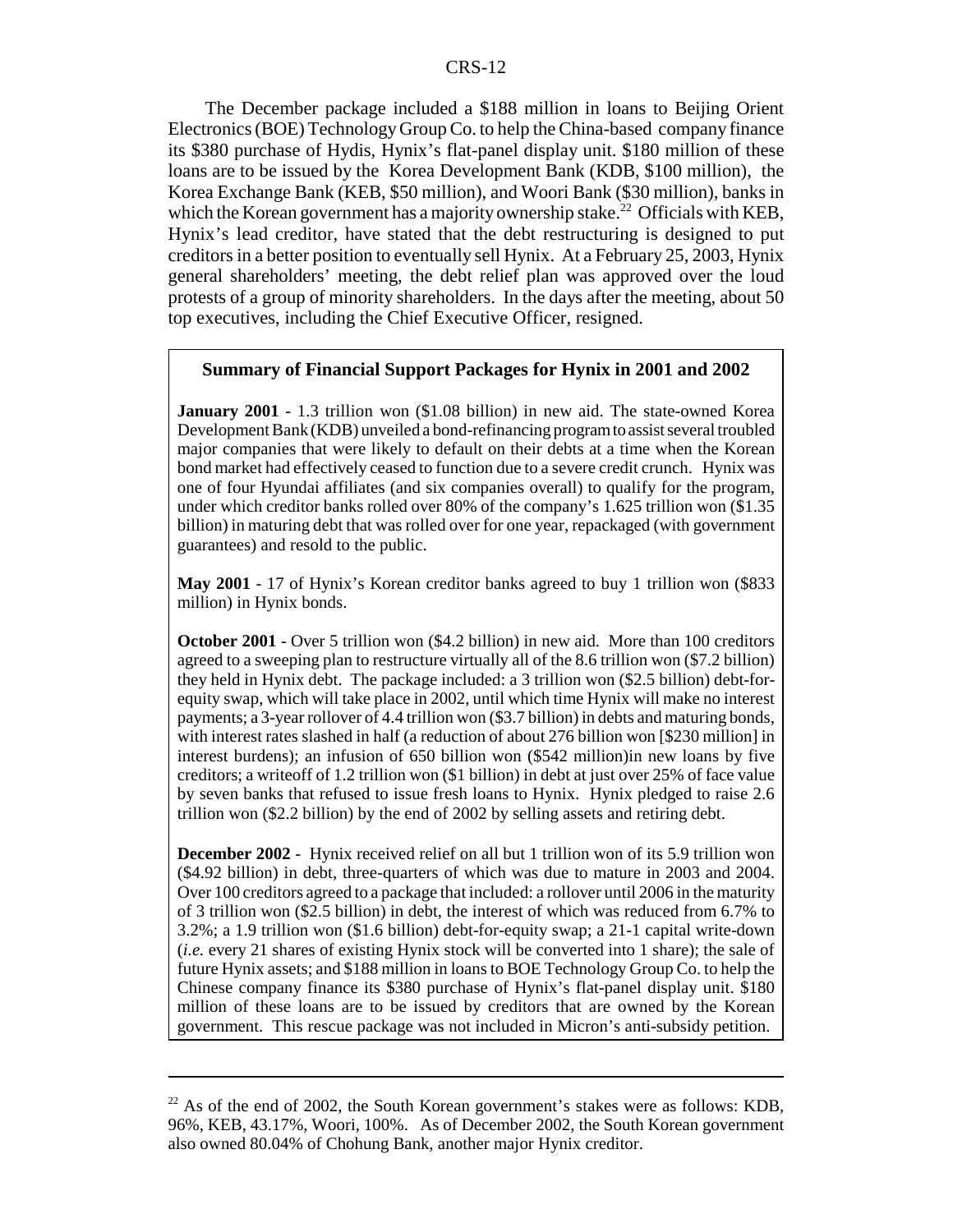**Were the Rescue Packages Government Subsidies?** Critics of the Hynix support packages have charged that they have been orchestrated by the government. As evidence, they point out that the assistance packages have been organized by a consortium of banks that have been owned or controlled by the Korean government since 1998, when Seoul nationalized many weak banks in the aftermath of the country's 1997 financial crisis. As **Table 1** shows, for instance, over 90% of the new loans given in October 2001 to Hynix were from banks whose largest shareholder is the Korean government. This has led to widespread speculation that Seoul financial officials, who historically have maintained a considerable involvement in the financial system, put direct or indirect pressure on Korean banks to bail Hynix out. $^{23}$ 

Critics of the bailouts also charge that Korean government officials had broader political and diplomatic motives for allegedly orchestrating the rescue packages. Government support was given to Hynix, the argument runs, in part to repay Hynix for taking over LG Semiconductor in 1999. The Kim government pushed for the dismantling of the Hyundai conglomerate – a process that began in the spring of 2001 – and thus had an interest in having the process proceed with a minimum of disruption. Furthermore, it has been widely speculated that the South Korean government was reluctant to cause economic disruption before the December 2002 presidential election, in which Roh (pronounced "noh") Moo-hyun, the candidate of current president Kim Dae Jung's party, won a narrow victory.

Some suspect that the Kim government may have allegedly pursued a bailout to repay the Hyundai conglomerate for being the only major South Korean conglomerate to support Kim Dae Jung's "sunshine policy" of engaging North Korea by investing in the North. $^{24}$  Indeed, Hyundai officials have admitted they illegally transferred \$500 million to North Korea just days before President Kim's historic summit in June 2000 with North Korean leader Kim Jong-il. Hyundai and Korean government officials deny any linkage between the payments and the summit, saying the payments were made to win the North Korean government's support for business projects.

Hynix's backers, as well as some independent analysts, argue that the evidence of government involvement in the creditors' decisions is circumstantial at best. Seoul and Hynix officials repeatedly have argued that the decisions on whether to aid

<sup>23</sup> For an example of such speculation, see Don Kirk, *The New York Times*, November 10, 2001, in which the soon-to-retire President of Korea First Bank, Wilfred Horie, speaks about the indirect pressure he received when his bank refused to participate in the January 2001 KDB bond rollover program. For more on the history of government intervention and guidance of the banking system, see Marcus Noland, *Avoiding the Apocalypse: The Future of the Two Koreas*, (Washington, DC: Institute for International Economics, 2000); and Catherine L. Mann, "Korea and the Brave New World of Finance,"in *Joint U.S.-Korea Academic* Studies, Vol. 10, 2000, (Washington, DC: Korea Economic Institute of America).

<sup>24</sup> Jay Soloman, Hae Won Choi, "Southern Exposure: At Huge Korean Conglomerate, Bridge to North Takes Its Toll – Leading the Drive for Business Across the DMZ, Hyundai Suffers Big Losses, Scandal," *Wall Street Journal*, March 4, 2003.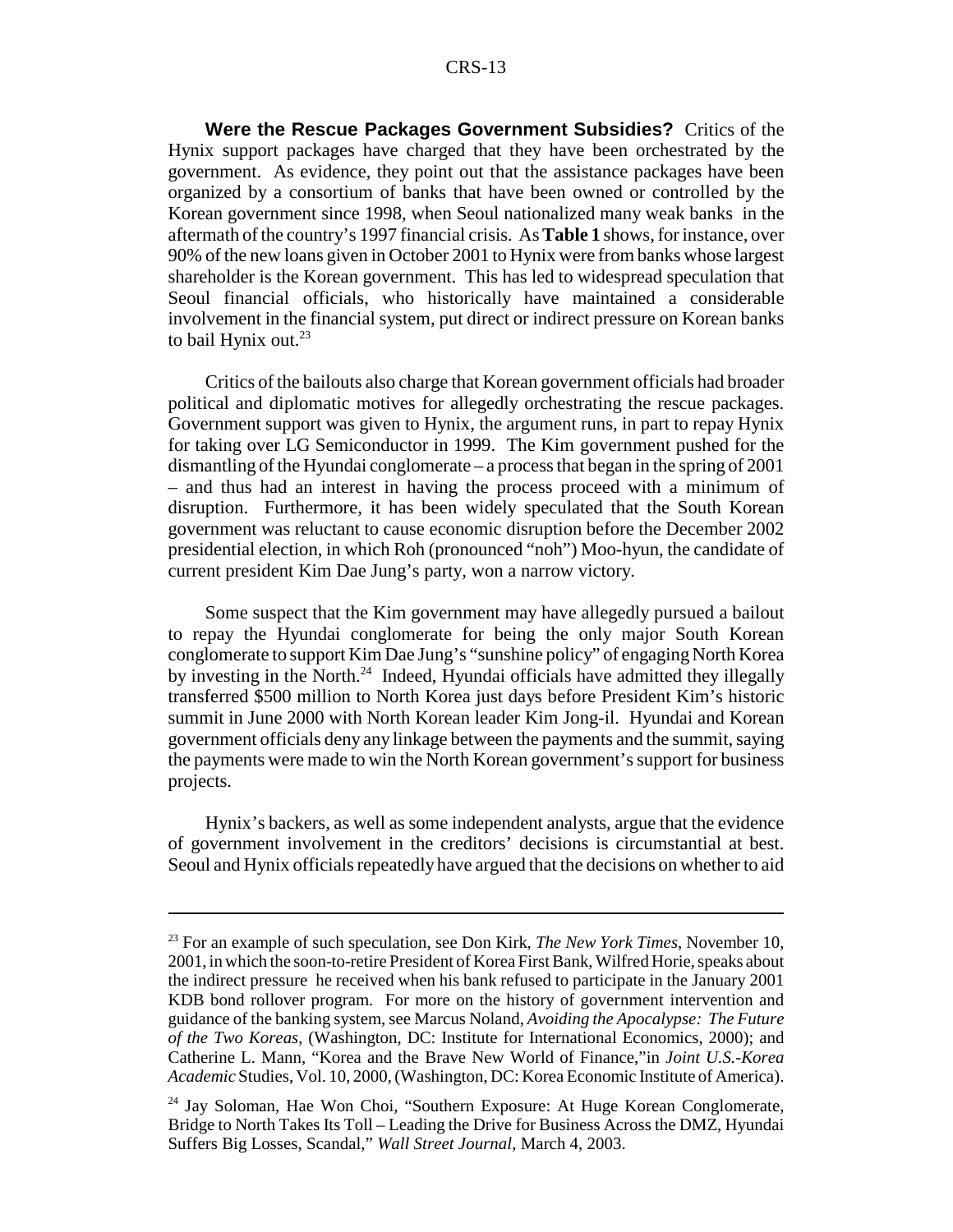Hynix have been entirely in the hands of the company's creditors. They point out that many foreign banking interests – notably Citibank and Commerzbank (which oversees the credit decisions of Hynix's leading creditor, the Korea Exchange Bank)  $-$  have supported the rescue packages.<sup>25</sup> Non-Koreans sit on the boards of directors of several of Hynix's creditors, including the Korea Exchange Bank, Kookmin Bank, Hana Bank, and KorAm Bank. Also, at the time of the October 2001 rescue package, some government-owned banks (such as Seoul Bank) decided to write off their loans to Hynix, accepting 75% losses rather than increasing their exposure to the struggling company.

|                                                              | <b>Before</b><br>Oct. 2001<br>Package       | Oct. 2001 Package            |                                | <b>Total Dec.</b><br>2002                    |
|--------------------------------------------------------------|---------------------------------------------|------------------------------|--------------------------------|----------------------------------------------|
| <b>Bank Name</b>                                             | <b>Total</b><br><b>Exposure</b><br>to Hynix | Fresh<br>Loans<br>(estimate) | <b>Write-off</b><br>(estimate) | Ownership<br><b>Share in</b><br><b>Hynix</b> |
| Korea Exchange Bank (KEB) <sup>a</sup>                       | 970.1                                       | 247.4                        |                                | 20%                                          |
| Korea Development Bank                                       | 1,138.9                                     |                              |                                | 11%                                          |
| Hanvit Bank (now part of Woori<br><b>Financial Holdings)</b> | 944.5                                       | 240.9                        |                                | 19%                                          |
| <b>Chohung Bank</b>                                          | 732.8                                       | 117.2                        |                                | 11%                                          |
| Kookmin Bank <sup>b</sup>                                    | 753.9                                       |                              | 324.1                          | n.a.                                         |
| Shinhan Bank                                                 | 400.6                                       |                              | 260.3                          | n.a.                                         |
| Korea First Bank                                             | 273.8                                       |                              | 127.7                          | n.a.                                         |
| Seoul Bank                                                   | 242.1                                       |                              | 105.2                          | n.a.                                         |
| Hana Bank                                                    | 206.8                                       |                              | 128.8                          | n.a.                                         |
| KorAm Bank                                                   | 191.6                                       |                              | 106.1                          | n.a.                                         |
| National Agricultural<br>Cooperative Federation              | 167.9                                       | 26.9                         |                                | n.a.                                         |
| Citibank Korea                                               | 110.0                                       | 17.6                         |                                | n.a.                                         |
| <b>Total</b>                                                 | 6,133.0                                     | 650.0                        | 1,052.2                        | 61%                                          |

| Table 1. Hynix Semiconductor's Major Bank Creditors |
|-----------------------------------------------------|
| (Billions of won)                                   |

**Source:** Korea Exchange Bank (KEB) for 2001 figures; Korean Financial Supervisory Service for 2002 figures.

**Note:** Shaded rows indicate banks in which the Korean government is the largest shareholder.

<sup>a</sup> KEB's second largest investor, Germany's Commerzbank, oversees KEB's credit decisions.

<sup>b</sup> Includes figures for Korea Housing & Commercial Bank, which was absorbed by Kookmin in November 2001.

**A Shared Interest in Keeping Hynix Afloat.** The reality may be more nuanced. Even if Hynix's most enthusiastic supporters – KEB, Hanvit Bank, and

<sup>&</sup>lt;sup>25</sup> Note that, as Table 1 shows, Citibank's exposure to Hynix was relatively low (110 billion won, or \$92 million) and accounted for less than 2% of Hynix's total bank exposure at the time the latest support package was unveiled in October 2001.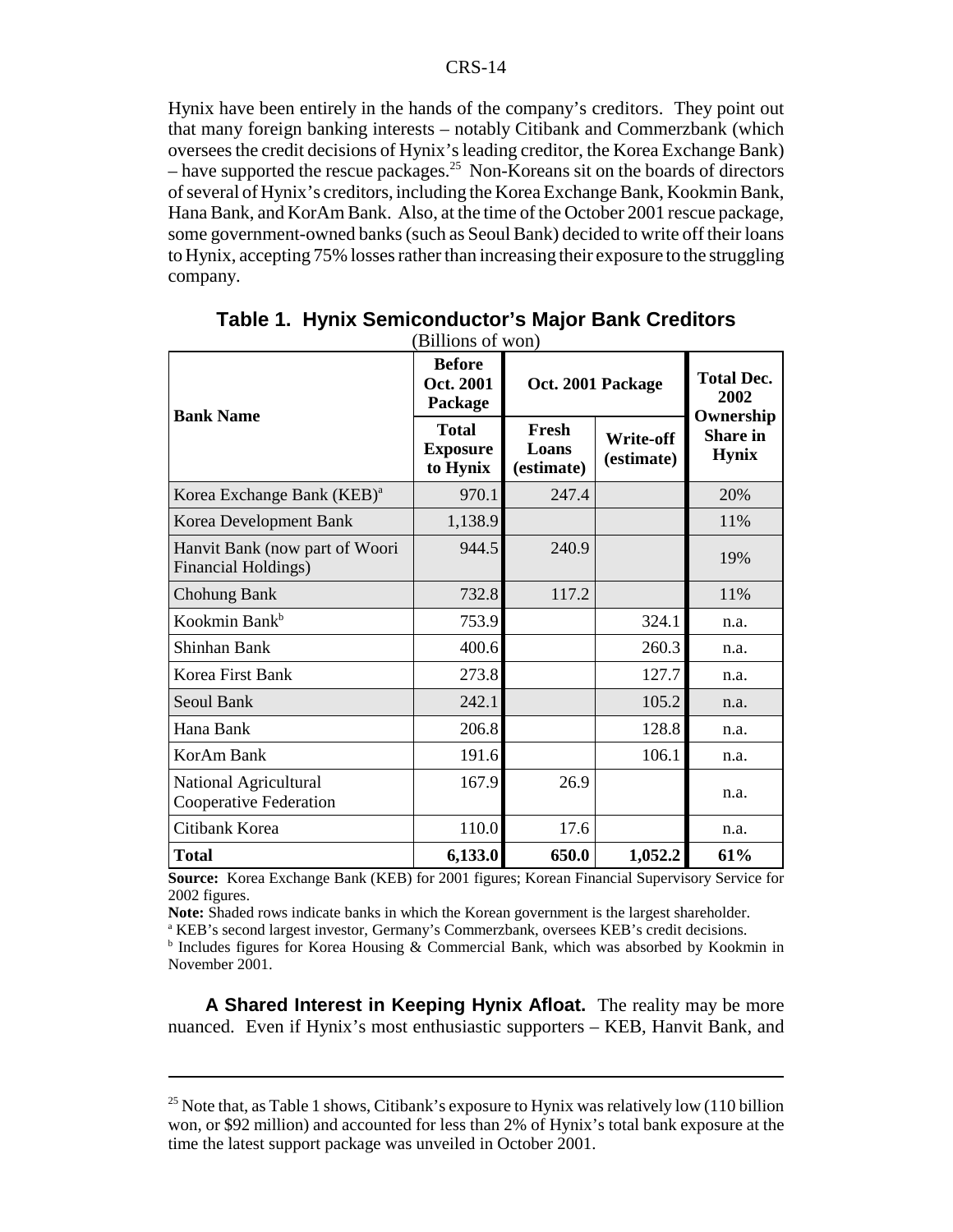Chohung Bank – were not owned by the government, they would have powerful incentives for keeping Hynix afloat. These institutions are among Korea's weakest banks, which is why they were taken over by the government in the first place. A default by Hynix would be financially damaging to these banks, which have invested large sums in the company. Furthermore, a Hynix collapse could have a cascading effect that would further hurt these banks, which are known to have significant exposure to other members of the former Hyundai conglomerate. Although the Hyundai group is being dismantled under pressure from creditors and the government, several members of the former Hyundai corporate family still own nearly 10% of Hynix shares.

Thus, at the very least, Hynix's leading creditors share the government's interest in propping up the company in the hope that DRAM prices will recover. Hynix accounts for an estimated 4% of South Korea's exports, employs over 14,000 people directly, and has approximately 2,500 subcontractors and suppliers that employ another 150,000, representing over 0.5% of South Korea's total workforce.<sup>26</sup> Hynix also is the most widely held stock in South Korea, with over 300,000 individual shareholders.

Moreover, the institutional culture of the Korean banking industry is likely to have played a role in the decision to keep Hynix on life-support. Historically, Korean financial institutions have been silent partners in the government-business-finance relationship. Credit was allocated to politically connected or preferred firms, not according to an assessment of risk and return.<sup>27</sup>

By many accounts, this banking culture has been changed – or at least, has begun to be changed – by the economic reforms enacted in the aftermath of South Korea's financial crisis in 1997. Since then, the country's financial industry has undergone a fundamental restructuring. After 1998, nearly a quarter of Korea's financial institutions, including 9 of 26 banks, were merged or liquidated, and thousands of financial service employees were laid off. The government imposed more stringent accounting rules, including a requirement that banks raise their capital adequacy ratios to over 10%, above the international standard of 8%.

However, it is unclear whether these broader changes apply to the case of large companies; in other words, there is anecdotal evidence that in some cases, the "too big to fail" dynamic may still be at work in South Korea. Furthermore, the government has preferred to deal with insolvent manufacturing firms primarily by relying upon bank-led workout programs rather than legal bankruptcy proceedings. The result has been that relatively few failing firms have been forced to change management, and even fewer have exited the market. While the policy may have helped to avoid widespread corporate and financial crises in the short term, it has allowed hundreds of non-profitable, "zombie" firms to continue operating, thereby draining financial resources and creating incentives to dump products on the market in the medium term. For instance, generous debt relief packages kept financially

<sup>26</sup> *Financial Times*, August 31, 2001. 0.5% of the U.S. workforce is nearly 700,000.

<sup>27</sup> Mann, "Korea and the Brave New World of Finance," p.56-58; Noland, *Avoiding the Apocalypse*, p. 199-203.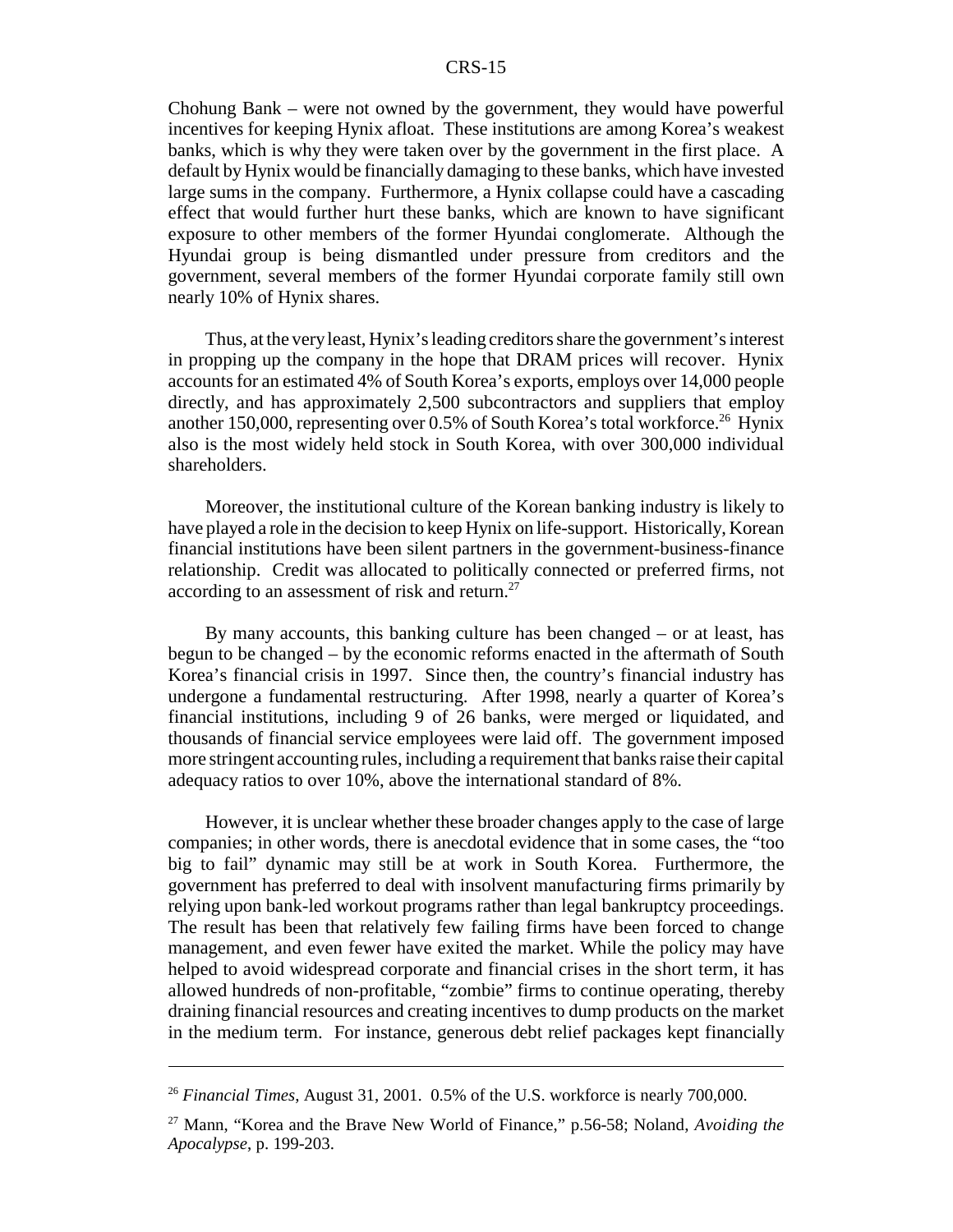ailing Daewoo Motors in business for nearly three years after the collapse of the Daewoo conglomerate. Many of Hynix's leading creditors – including Korea Development Bank, Woori Bank, Chohung Bank and Korea Exchange Bank – were also major lenders to Daewoo Motors. In 2002, General Motors purchased the company for a fraction of the offer it made, and the government rejected, in 1999.

**Restructuring by Hynix – Is It a Viable Company?** A related issue is whether the financial assistance packages have been accompanied by restructuring plans from Hynix. On the one hand, there have been a number of changes since the KDB program was unveiled in January 2001. Most importantly, after changing its name from Hyundai Electronics in the spring of 2001, Hynix left the Hyundai conglomerate, as part of the dismantling of the Hyundai corporate family. Other steps have included the sale or spinning-off of most of Hynix's non-semiconductorrelated assets, the temporary suspension of production in the company's factory in Oregon, the sale of Hydis, and rotating furloughs given to Hynix's Korean employees. None of these moves has entailed significant layoffs in South Korea.

Supporters of the Hynix bailout packages have argued that Hynix continues to be a highly competitive company that only needs short-term assistance to weather the current downturn in global demand for semiconductors.<sup>28</sup> Their position assumes that chip prices rebound significantly in near future. Others, however, contend that Hynix is suffering not from temporary liquidity problems, but from fundamental structural flaws that will prevent the company from becoming self-sufficient in the near future. Additionally, Hynix's financial troubles are preventing it from keeping pace in technological improvements. For example, one source noted that Samsung, spending about \$4 billion in technology upgrades in 2001, would outspend Hynix by 20-to-1.<sup>29</sup> Hynix's December 2002 rescue package did not include funds for such investments, meaning that Hynix somehow will have to raise on the order of 1 trillion won to keep pace with its competitors. In recent months, Hynix has announced new investments in research and development, including \$100 million to upgrade its D-RAM chip manufacturing facilities of the Eugene plant. In the first quarter of 2003, Hynix posted a net loss of one trillion won (\$833 million), the fourth consecutive quarterly loss and the largest shortfall since the fourth quarter of 2001.

<sup>28</sup> *Business Week*, October 1, 2001.

<sup>29</sup> *Asian Wall Street Journal*, October 26, 2001. More recently, Samsung announced increased planned capital expenditures for 2003, despite declines in quarterly profits in semiconductors – a move designed apparently to increase pressure on both Hynix and Micron; *Financial Times*, April 19-20, 2003.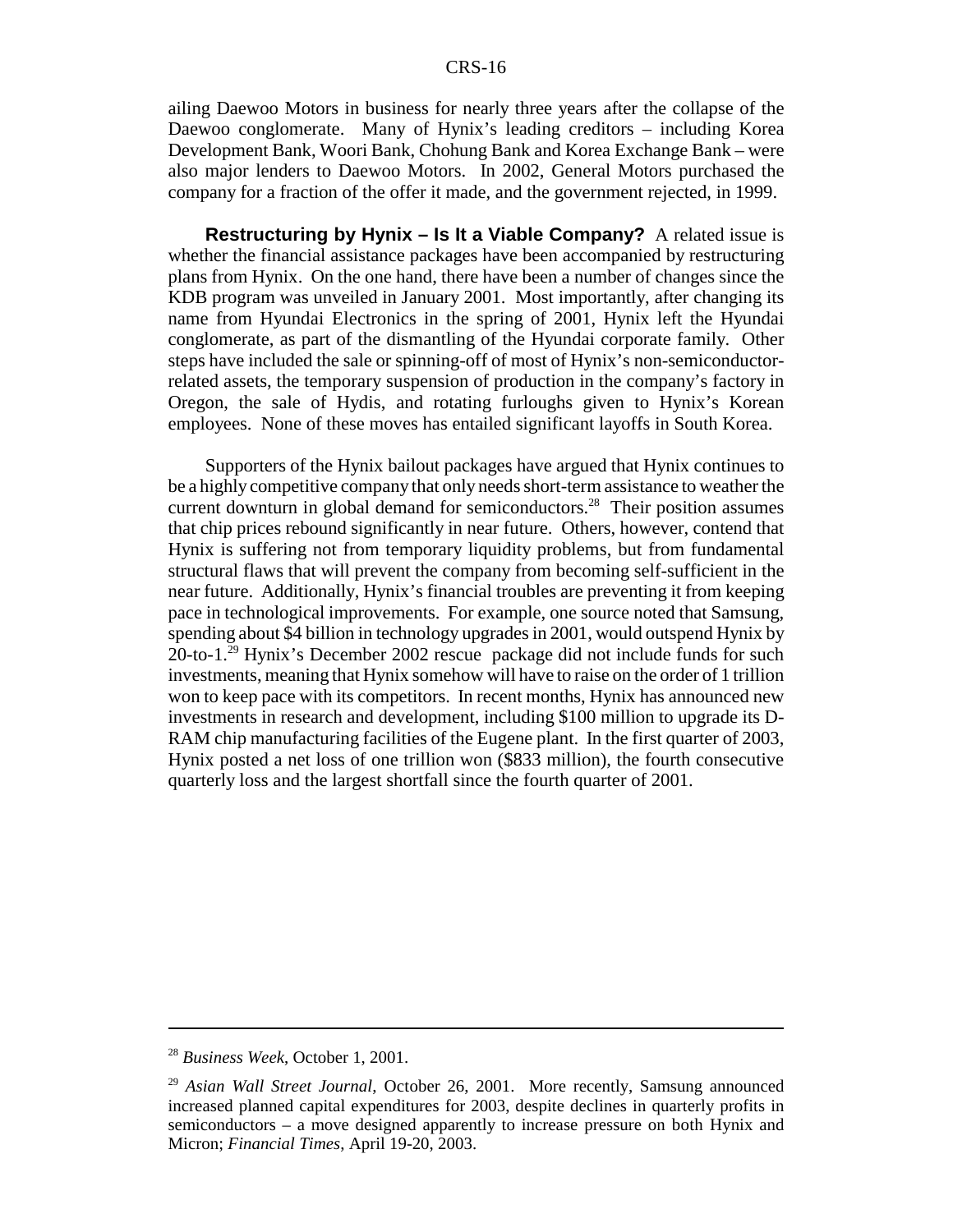## **The Micron Countervailing Duty Case Against Korean DRAM Producers<sup>30</sup>**

On November 1, 2002, Micron filed a countervailing duty case under U.S. law against both Korean DRAM producers, Samsung as well as Hynix. The petition charges that the Korean companies are subsidized by their government, enabling them to continue to sell DRAMs into the U.S. market at competitive prices, a practice that has consistently undercut the market shares of Micron and Infineon. The Commerce Department announced in a November 27, 2002, *Federal Register* notice that it would pursue an investigation of the alleged subsidization.<sup>31</sup>

The ITC on December 13, 2002, made a preliminary determination of material injury to the petitioner, based on its initial investigation.<sup>32</sup> Subsequently, the Commerce Department made a preliminary determination on March 31, 2003, that subsidies are being provided to Korean producers, and announced its findings in an April 7, 2003, *Federal Register* notice.<sup>33</sup> The Department determined that the total estimated net countervailable subsidy rates for Hynix and Samsung are, respectively, 57.37% and 0.16%.34 According to a *Financial Times* analysis, if the Hynix preliminary countervailing duties stand, "it could be a fatal blow" to Hynix. The

<sup>&</sup>lt;sup>30</sup> This section is written by Stephen Cooney and Jeanne J. Grimmett. More detail on relevant U.S. trade law is available in *Antidumping and Countervailing Duties*, by Jeanne J. Grimmett, from the CRS Trade Briefing Book at [http://www.congress.gov/brbk/html/ ebtra67.html].

<sup>&</sup>lt;sup>31</sup> Dept. of Commerce. International Trade Administration. "Initiation of Countervailing Duty Investigation: DRAMs from South Korea," November 21, 2002, and 67 *Fed. Reg.* 70927 (2002); "U.S. to Pursue Micron's Chip Charges," *Wall St. Journal*, November 25, 2002; *DER*, "Commerce to Investigate Allegations of Subsidies for Korean Semiconductors" (Dec. 3, 2002).

<sup>&</sup>lt;sup>32</sup> USITC. News Release 02-114, "ITC Votes to Continue Case on DRAMs and DRAM Modules from Korea," (Investigation No. 701-TA-431), December 13, 2002; International Trade Commission. "Drams and Dram Modules from Korea," 67 *Fed. Reg.* 79148 (2002); *DER,* "Korea Semiconductor Imports Injurious, ITC Reports in Preliminary Determination" (Dec. 16, 2002).

<sup>&</sup>lt;sup>33</sup> Dept. of Commerce. International Trade Administration. "Preliminary Affirmative Countervailing Duty Determination: Dynamic Random Access Memory Semiconductors from the Republic of Korea," 68 *Fed. Reg.* 16766 (2003).

<sup>&</sup>lt;sup>34</sup> The Department also found an "all others" rate of 57.37 % (the rate applies to companies not individually investigated and new exporters and producers). Once it made its affirmative preliminary determination and announced estimated countervailable subsidy rates, the Department was also required to order the posting of cash deposits, bonds or other security for each imported entry based on the estimated rates, and to order the suspension of liquidation of entries of the subject merchandise entered on or after the date the preliminary subsidy determination was published in the *Federal Register*. Tariff Act of 1930, § 703(d), 19 U.S.C. § 1671b(d). Entries from Samsung are not subject to this suspension of liquidation because Samsung's rate was preliminarily determined to be *de minimis*. *See* 68 *Fed. Reg.* at 16783, and note 14, *infra*.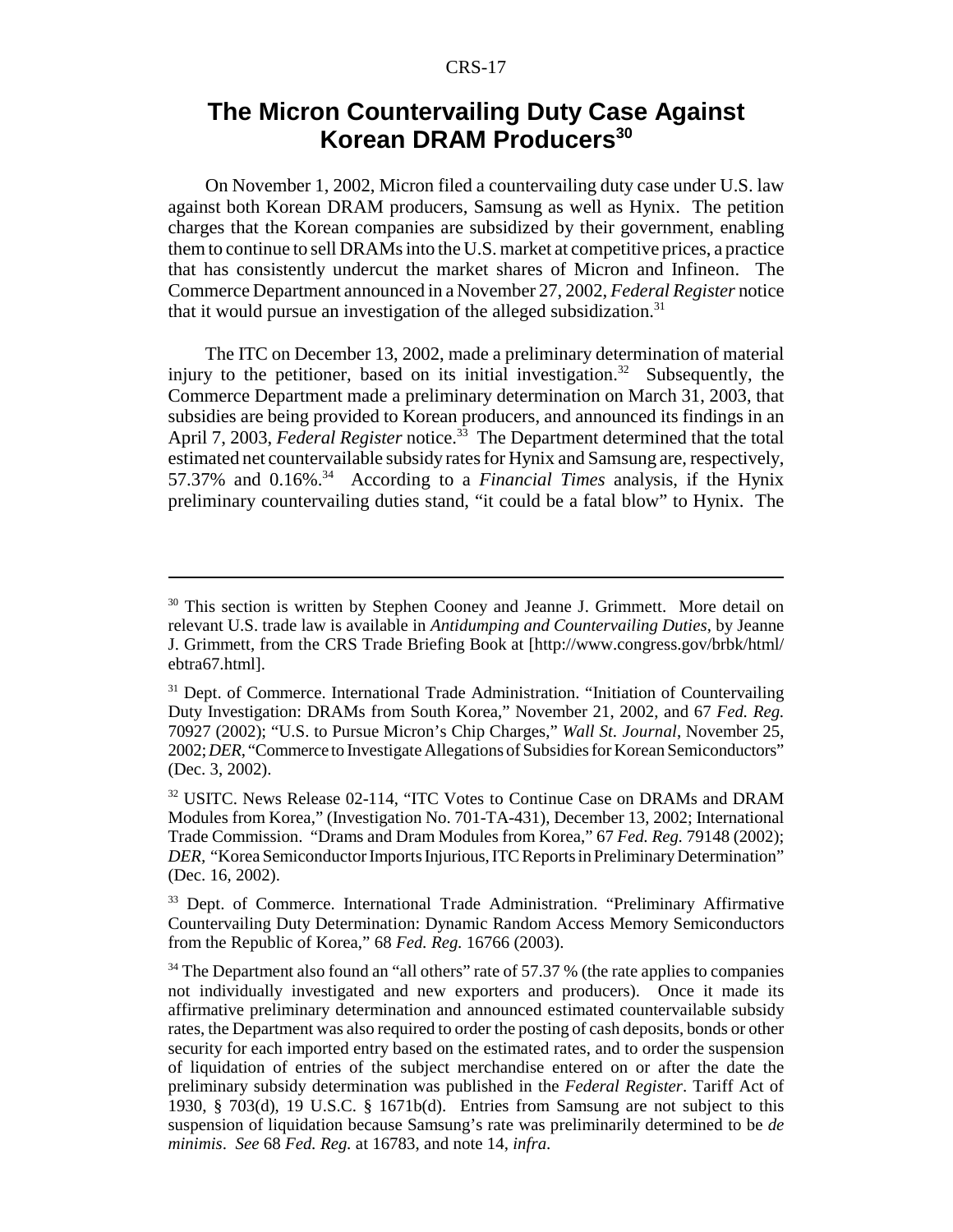subsidy findings on Samsung were described in the same article as "insignificant."<sup>35</sup> The Korean government tried to have the imposition of preliminary countervailing duties suspended, in talks associated with the visit to Washington of President Roh in May 2003, but this effort was unsuccessful.<sup>36</sup>

The Commerce Department must now make a final determination within 75 days of its preliminary finding, or on or about June 14, 2003. If the Department makes a final determination that confirms subsidization, the ITC must then make a final determination as to whether material injury to the domestic industry is caused or threatened by the subsidized imports. The ITC currently lists a completion date of August 4, 2003, for its investigation.

Under U.S. trade law, domestic antidumping (AD) and countervailing duty (CVD) proceedings may be self-initiated by the Department of Commerce or, as in this case, requested in a petition filed with the Commerce Department by an "interested person," including a firm, on behalf of the affected domestic industry. In deciding whether to initiate a case by petition, the Commerce Department had to determine whether there was sufficient industry support for the proceeding. While it decided that there is sufficient domestic industry support in the case, it also determined that wafers fabricated at the Hynix and Samsung facilities in the United States are not included in the scope of this case, even if the chips are then shipped to Korea for final assembly in modules and re-imported into the United States. "The principal reason for this determination is that in numerous past proceedings on DRAMs and similar products...the Department has consistently maintained that the country of origin is the country where the wafer fabrication has occurred."<sup>37</sup> This could ultimately be of some significance in the determination of the final level of injury.

Micron alleges in this case that the financial arrangements involving Hynix, as noted in the table in this report, are direct and indirect subsidies from the government-controlled banks. With respect to Samsung, Micron stated that it "has not received subsidies of the same magnitude as Hynix," but "the subsidies it has received have provided the company with an unfair advantage over non-subsidized competitors outside Korea." These subsidies have included direct government support of product development, export subsidies and a structure of the Korean "financial and banking system [to funnel] both public and private resources and financial assistance to favored industries."38 These subsidies allowed both Hynix and

<sup>35</sup> Joshua Chaffin and Andrew Ward, "Huge Import Sanctions May Cripple S. Korea's Hynix," *Financial Times* (April 2, 2003).

<sup>36</sup> Andrew Ward, "Hynix Semiconductor Loses US Tariff Battle," *Financial Times* (May 19, 2003).

<sup>&</sup>lt;sup>37</sup> Dept. of Commerce. International Trade Administration. "Notice of Initiation of Countervailing Duty Investigation: Dynamic Random Access Memory Semiconductors from the Republic of Korea," 67 *Fed. Reg.* 70927, 70928 (2002); *DER*, "Commerce to Investigate Allegations of Subsidies for Korean Semiconductors" (Dec. 3, 2002).

<sup>&</sup>lt;sup>38</sup> On Samsung's inclusion, see Micron Technology Inc. Countervailing Duty Petition before (continued...)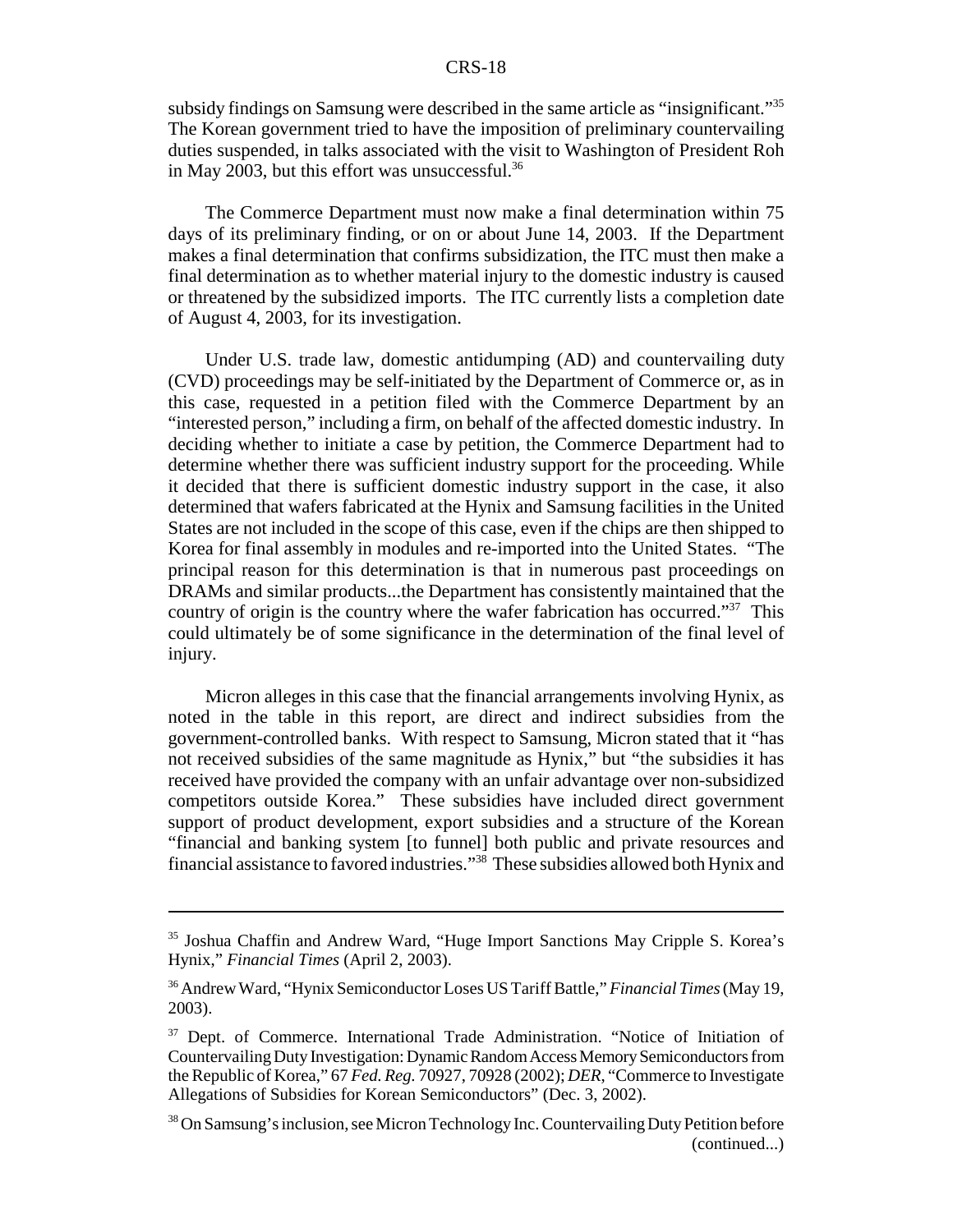Samsung to keep up with Micron in technological developments and to price product at a level low enough to hold or gain market share, Micron argued in the ITC preliminary injury staff conference on November 22, 2002.39

In response, counsel for Hynix argued that Micron in statements to investors emphasized the company's relative health and strong cash position, despite expected operating losses during a periodic industry downturn. And counsel for Samsung stated that there was no evidence at all that Samsung had received subsidy assistance, implying that Samsung was only included in the petition to inflate the amount of subject imports and therefore the likelihood of a material injury finding.<sup>40</sup>

The South Korean government has vigorously denied that any government subsidization of Hynix occurred and has threatened to take the issue to the WTO, should U.S. trade penalties be imposed. Although some banks were nationalized during the 1997-98 financial crisis, the government did not directly control their subsequent lending decisions, Korean government officials argued at the time that the U.S. anti-subsidy case was filed.<sup>41</sup> The Korean Minister of Commerce, under the administration of newly elected President Roh Moo-hyun, reiterated this point in a March 12, 2003, letter to the Commerce Department. Furthermore, in a separate attachment, the Minister made the case that as the Hynix market share of the U.S. DRAM market fell during the ITC period of investigation in 2001, Hynix could not have been a source of injury to Micron, whose own market share in the United States remained stable during the period, the Minister claimed. His conclusion is that the general fall in world DRAM market prices, not Korean government subsidization of Hynix, is the source of Micron's problems.<sup>42</sup>

In its preliminary determination, the Department of Commerce found that the government of Korea directed loans to the semiconductor industry through1998, and, for the period from 1999 through June 30, 2002, directed or provided loans and other benefits that were specific to current or former Hyundai Group companies, including Hynix.43 It also determined, however, that the Korean government did not direct

 $38$  (...continued)

the International Trade Administration of the Dept. of Commerce and the U.S. International Trade Administration (public version). *Dynamic Random Access Memory Semiconductors from Korea* (Nov. 1, 2002), pp. 124-26.

<sup>&</sup>lt;sup>39</sup> USITC staff conference (Investigation No. 701-TA-431), November 22, 2002. Testimony of Steve Appleton and Michael Sadler, Micron Technology, Inc., and Bonnie Byers, Hale and Dorr, LLP.

<sup>40</sup> *Ibid.* Testimony esp. of James P. Durling of Wilkie Farr & Gallagher, on behalf of Hynix and Warren E. Connelly of Akin, Gump, Strauss, Hauer & Feld, LLP on behalf of Samsung.

<sup>41 &</sup>quot;U.S. to Pursue Micron's Chip Charges," *Wall St. Journal*, November 25, 2002.

<sup>&</sup>lt;sup>42</sup> Letter, with attachment, of Korean Minister of Commerce, Industry and Energy Yoon Jinsik to U.S. Secretary of Commerce Donald Evans, March 12, 2003.

 $43$  For a domestic subsidy to be countervailable, it must be specific in law or in fact to an enterprise or industry, or group of enterprises or industries, within the jurisdiction of the authority providing the subsidy. Tariff Act of 1930, §§ 771(5)(A), (5A)(D), 19 U.S.C. §§ (continued...)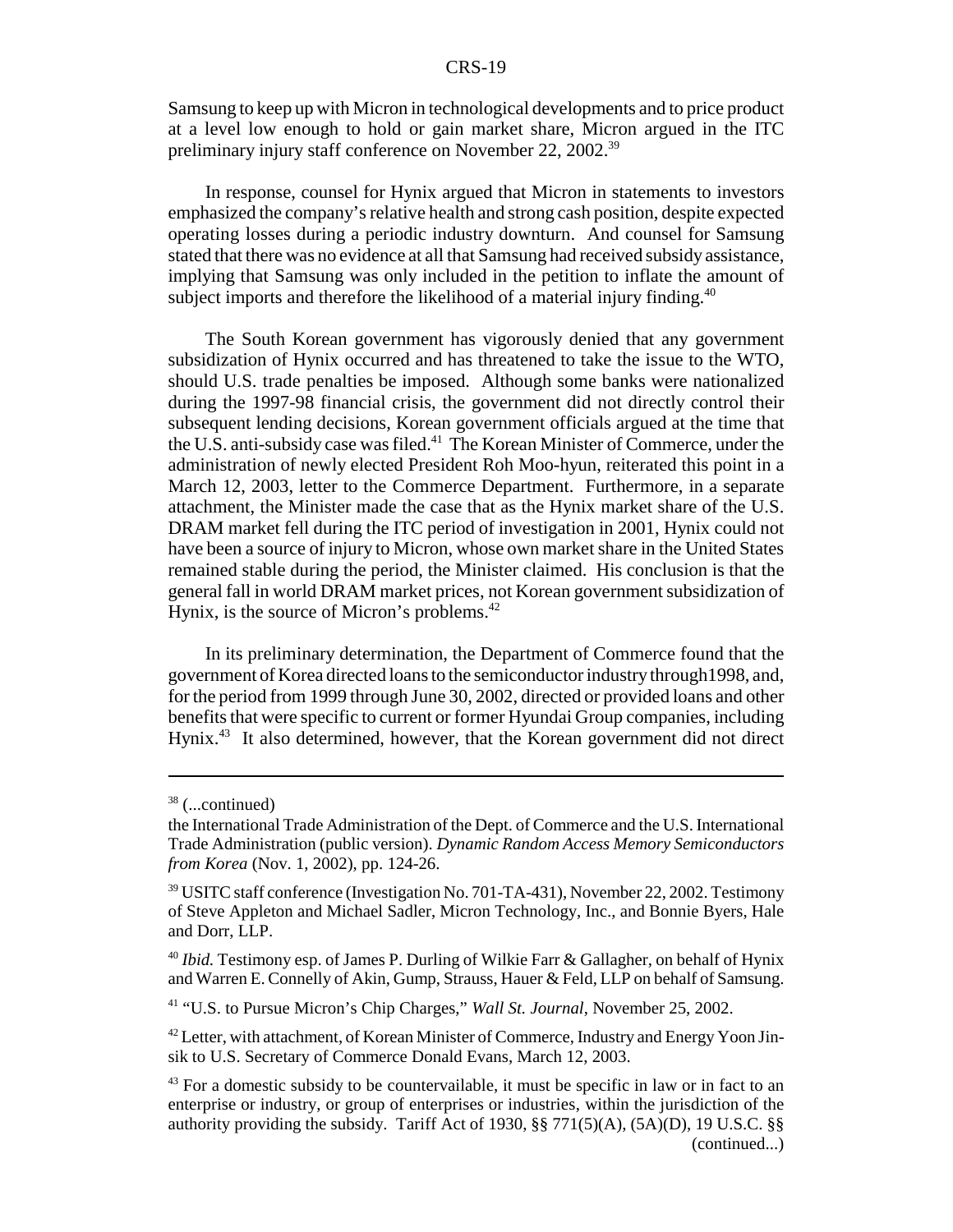credit to Samsung or the semiconductor industry as a whole during the latter period. The benefits to Hynix were found to be conferred primarily through programs associated with its financial restructuring and recapitalization, including benefits from long-term and short-term loans, new bonds, and debt-to-equity swaps. The Commerce Department further determined that Hynix benefitted from debt forgiveness and the Korea Development Bank "Fast Track" Debenture program, developed to enable companies to deal with liquidity problems from especially heavy corporate borrowing following the 1997 Korean financial crisis. Commerce also found that both Hynix and Samsung benefitted from government-directed loans provided prior to 1999. The net countervailable subsidy from the above-described programs and activities was determined to be 57.23% for Hynix and 0.01% for Samsung.

The Commerce Department additionally determined that benefits accrued to Samsung from a temporary investment tax credit and to both Hynix and Samsung from a government interest-free loan program supporting new semiconductor technologies; countervailable benefits of less than 1% were found for the companies from these two programs. Thus, while Samsung is found to have received some benefit from Korean government programs, the level of benefit is considered *de minimis* under U.S. trade law.<sup>44</sup> Should subsidization of imports from Samsung be found to be *de minimis* in the final Commerce determination, a question the ITC may consider is whether imports from Hynix alone could be a source of material injury to Micron.

If both the Commerce Department and the ITC make affirmative final determinations in the case, duties will be imposed on the subject DRAMs and DRAM modules in the amount of the net subsidy. The Commerce Department could also subsequently suspend an investigation, if it enters into an agreement with exporters or with the government of a country where the countervailable subsidy practice is alleged to occur either for the exports to cease, or for the subsidy to be offset or eliminated.45

Beyond the U.S. action, the European Union has also hit Hynix with heavy countervailing duties. Infineon filed an anti-subsidy and antidumping petition with the European Commission, which claimed that Samsung and Hynix are subsidized by the Korean government. Micron, which has EU manufacturing facilities as well,

 $43$  (...continued)

 $1677(5)(A), (5A)(D).$ 

<sup>&</sup>lt;sup>44</sup> In the case of imports from developed countries, a countervailable subsidy is considered *de minimis* if DOC determines that the aggregate of the net countervailable subsidies is less that 1% *ad valorem* or the equivalent specific rate for the merchandise under investigation. Tariff Act of 1930, § 703(b)(4), 19 U.S.C. § 1671b(b)(4). The Tariff Act requires the Commerce Department to disregard any *de minimis* countervailable subsidy in making preliminary and final determinations in a CVD proceeding. Accordingly, under DOC regulations, the Department excludes from an affirmative final subsidy determination any exporter or producer for which it determines an individual net countervailable subsidy rate of zero or *de minimis*. 19 C.F.R. § 351.204(e)(1).

<sup>45</sup> See *Asian Wall Street Journal*, April 8, 2003.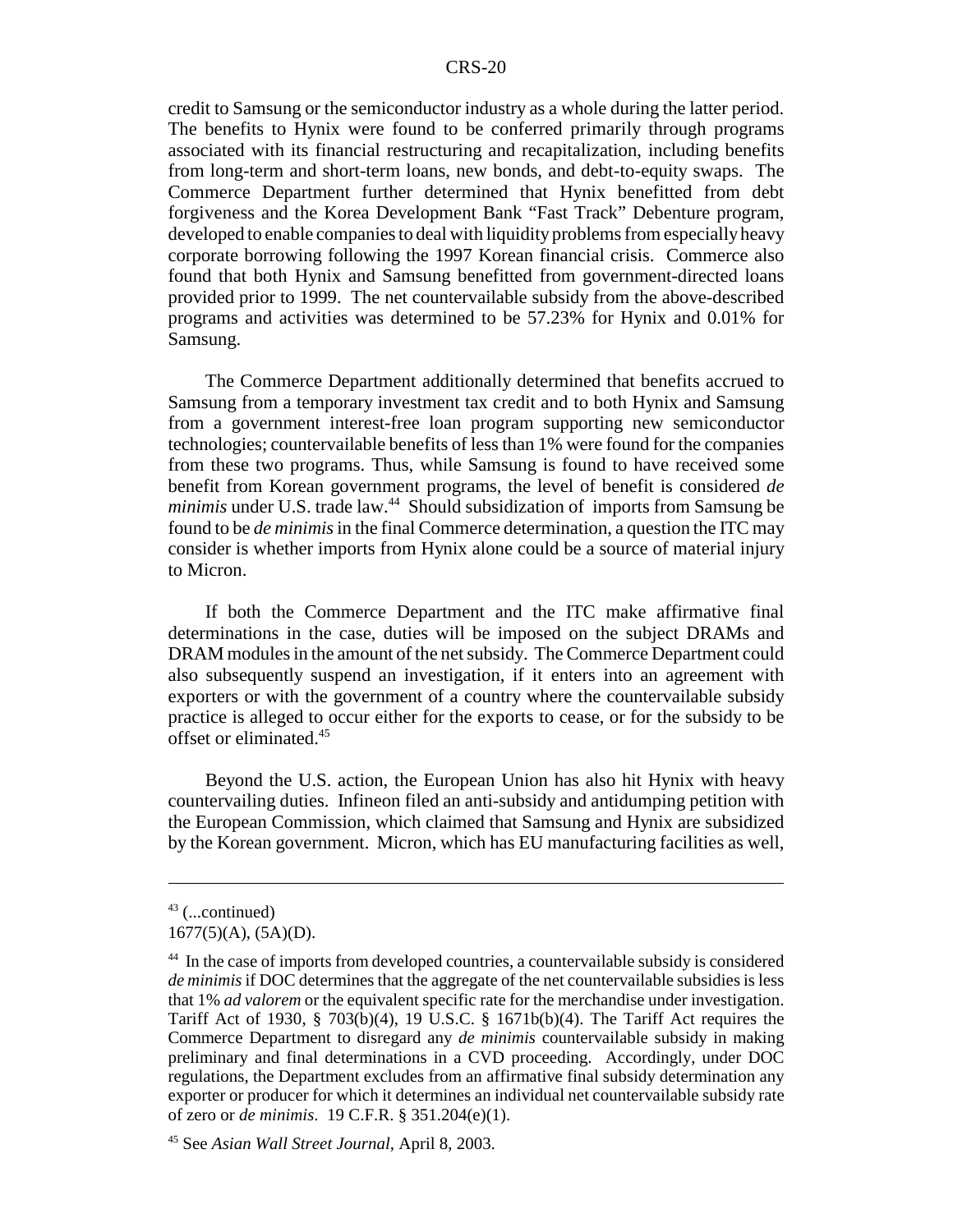agreed with the substance of this complaint. The European Commission pursued this petition and sent its investigators to Korea.<sup>46</sup> They returned with a finding that Hynix was subsidized in two ways, a bond program set up through the Korean Development Bank to benefit Hynix, and the October 2001 financing package provided by Korean banks. On April 24, 2003, the European Commission applied a provisional 33% CVD on imports of Hynix DRAM chips, pending a final decision that will be taken by the Commission in August 2003. As with the U.S. Commerce Department, the European Commission also found subsidization of Samsung to be below the *de minimis* threshold.<sup>47</sup> The *Financial Times* article cited above concludes that, "Together the Washington and Brussels sanctions ... will price Hynix out of the U.S. and European semiconductor markets, making it heavily reliant on sales in Asia."48

### **Proposed Legislation on the Hynix Issue**

Members of Congress, especially from directly affected states and districts, have been closely following the Hynix subsidy issue and semiconductor trade case. In September 2001 an amendment sponsored by Senator Larry Craig of Idaho, which protested the "Republic of Korea's improper bailout of Hynix," was incorporated into the Senate's version of the FY 2002 appropriations bill for the Commerce, Justice, and State Departments.<sup>49</sup> The amendment noted that in 1998, the Omnibus Fiscal 1999 Appropriations Act (P.L. 105-277) required that the IMF's \$58 billion assistance package not be used to support South Korean companies that compete unfairly with U.S. companies. The Craig amendment was stripped from the bill in conference. Senator Craig also joined in co-sponsoring the controversial Dayton-Craig Amendment to the Senate version of the 2002 Trade Act that granted President Bush trade promotion authority. The amendment would have required a separate vote in Congress to approve any changes negotiated in trade agreements to U.S. trade remedy laws. While approved 61-38 in the Senate, the provision was dropped in conference.<sup>50</sup>

Early in the  $108<sup>th</sup>$  Congress, legislation was introduced in the Senate that specifically focused on the issue of Korean government subsidies to Hynix, in the wake of the case brought by Micron, and following large layoffs announced by

<sup>49</sup> The amendment appeared as Section 626 of the Senate-passed bill.

<sup>46</sup> *Asian Wall Street Journal*, July 25, 2002; Dow Jones International News, "South Korea Government Denies Providing Subsidies to Chip Makers," Sept. 24, 2002.

<sup>47</sup> *DER*, "EU Commission Imposes Interim CV Duties on Korean DRAM Chips Produced by Hynix," April 25, 2003.

<sup>48</sup> *Financial Times* (April 2, 2003). Reflecting its own concern with a diversion of Korean DRAMs, Taiwan is also reportedly considering initiation of a trade safeguard action and an antidumping investigation; *Financial Times*, April 19-20, 2003.

<sup>50</sup> *Congressional Record* (May 14, 2002), pp. S4299-4326; BNA. *Daily Executive Report* (*DER*), "House Democrats Push to Include Dayton-Craig in Trade Conference Bill" (May 24, 2002) and "TAA Deal, Dumping of Dayton-Craig Clause Crucial to Agreement on Omnibus Trade Bill" (July 29, 2002). The 2002 Trade Act, without the Dayton-Craig amendment, was signed into law by President Bush as P.L. 107-210 on August 6, 2002.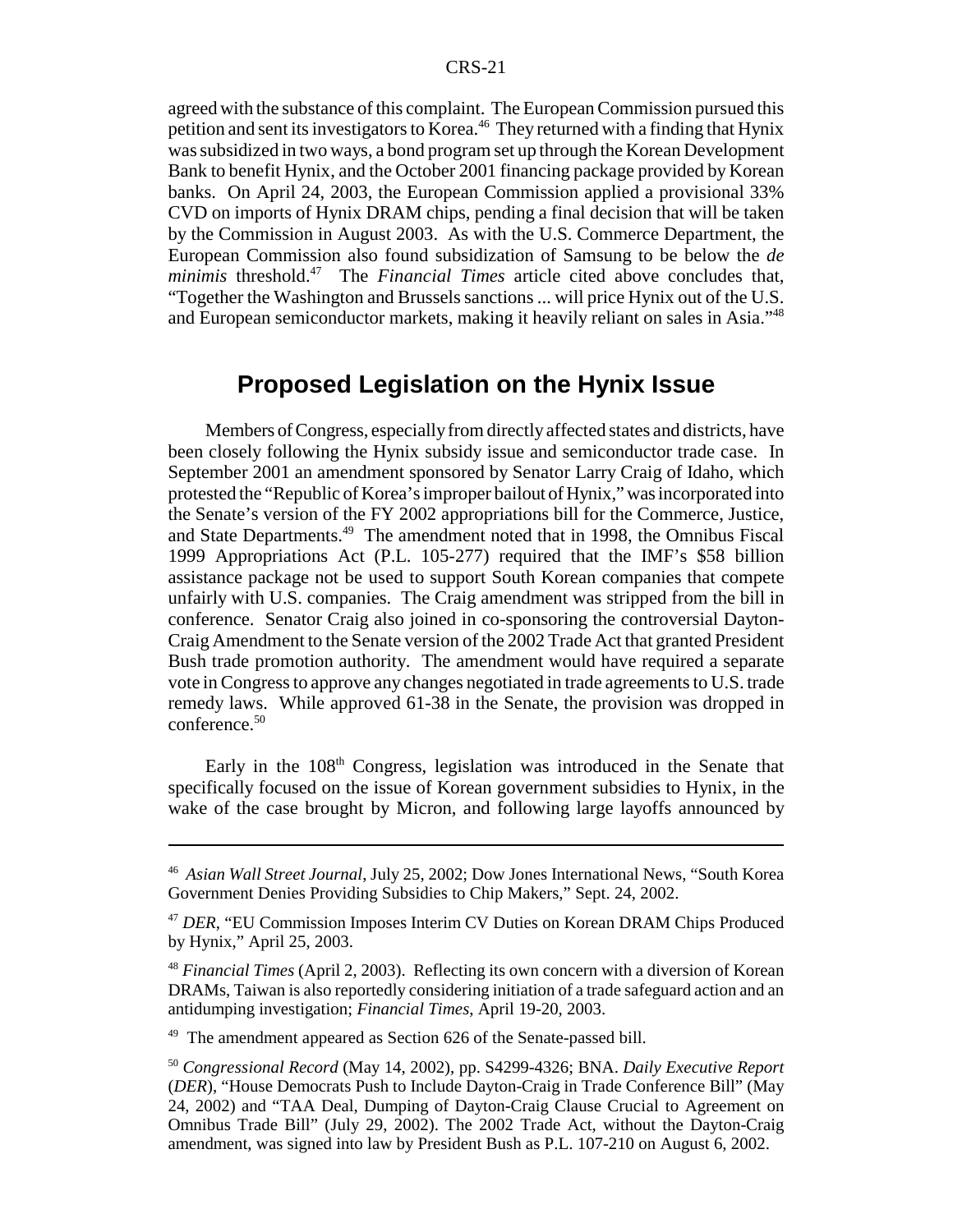Micron at its plants in Idaho and Virginia. On February 27, 2003, Senator Craig introduced S. 492, which would direct the Secretary of Commerce and the Customs Service effectively to impose an 80% ad valorem countervailing duty on all DRAM semiconductors entered into the United States that are "produced or imported by Hynix Semiconductor."<sup>51</sup> On the same day, Senators Crapo and Allen introduced S.Con.Res. 11, which would urge the Administration to consult with Korea, while undertaking trade enforcement actions against alleged Korea government subsidization of Hynix.<sup>52</sup> Both S. 492 and S.Con.Res. 11 were referred to the Finance Committee.

On March 27, 2003, the two House members from Idaho, later joined by a member from Virginia, introduced H.R. 1494. The bill was similar in intent to S. 492, in that it mandated an 80% CVD, but only when and if the "administering authority" made an affirmative subsidy determination against Hynix Semiconductors. The 80% level was established in the bill "in lieu of any amount that would otherwise be ordered." H.R. 1494 was referred to the Trade Subcommittee of the Ways and Means Committee.

Members of Congress from Oregon, where Hynix has its U.S. wafer fabrication plant, have responded by sponsoring resolutions urging caution in managing the trade dispute with Korea on semiconductor issues. S.Con. Res. 29, introduced on March 25, 2003, by Senators Smith and Wyden, and H.Con. Res. 124, co-sponsored two days later by the five members of the Oregon House delegation, sought to moderate concerns on the issue. These two identical resolutions noted current "geopolitical tensions" involving Korea. They emphasized that semiconductor trade issues should not "create geopolitical or economic tensions between the United States and the Republic of Korea," nor "result in the loss of highly skilled jobs in the United States," including jobs at U.S. "facilities of Korean semiconductor manufacturers." These resolutions were also respectively referred to the Senate Finance Committee and the House Ways and Means Committee Trade Subcommittee.

# **Concluding Remarks<sup>53</sup>**

**Continued Shakeout of the DRAM Industry.** The Hynix dispute highlights important economic transformations that are currently taking place. One is the increased globalization and concentration of the semiconductor industry, including its requirement for repeated expensive upgrades in manufacturing equipment. Whether U.S. companies, and, for that matter, European and Japanese companies, stay in the DRAM business would appear to depend in part on whether their governments are willing to undertake, or at least to threaten, trade remedy action against alleged dumping by and subsidization of the other countries' producers, such as, in the present case, Korea. While "national champion" companies are no longer

 $51$  S. 492 §2 (a).

<sup>52</sup> See introductory remarks by Sen. Crapo, *Congressional Record*, pp. S2979-80 (February 27, 2003).

<sup>53</sup> Prepared by Mark Manyin and Stephen Cooney.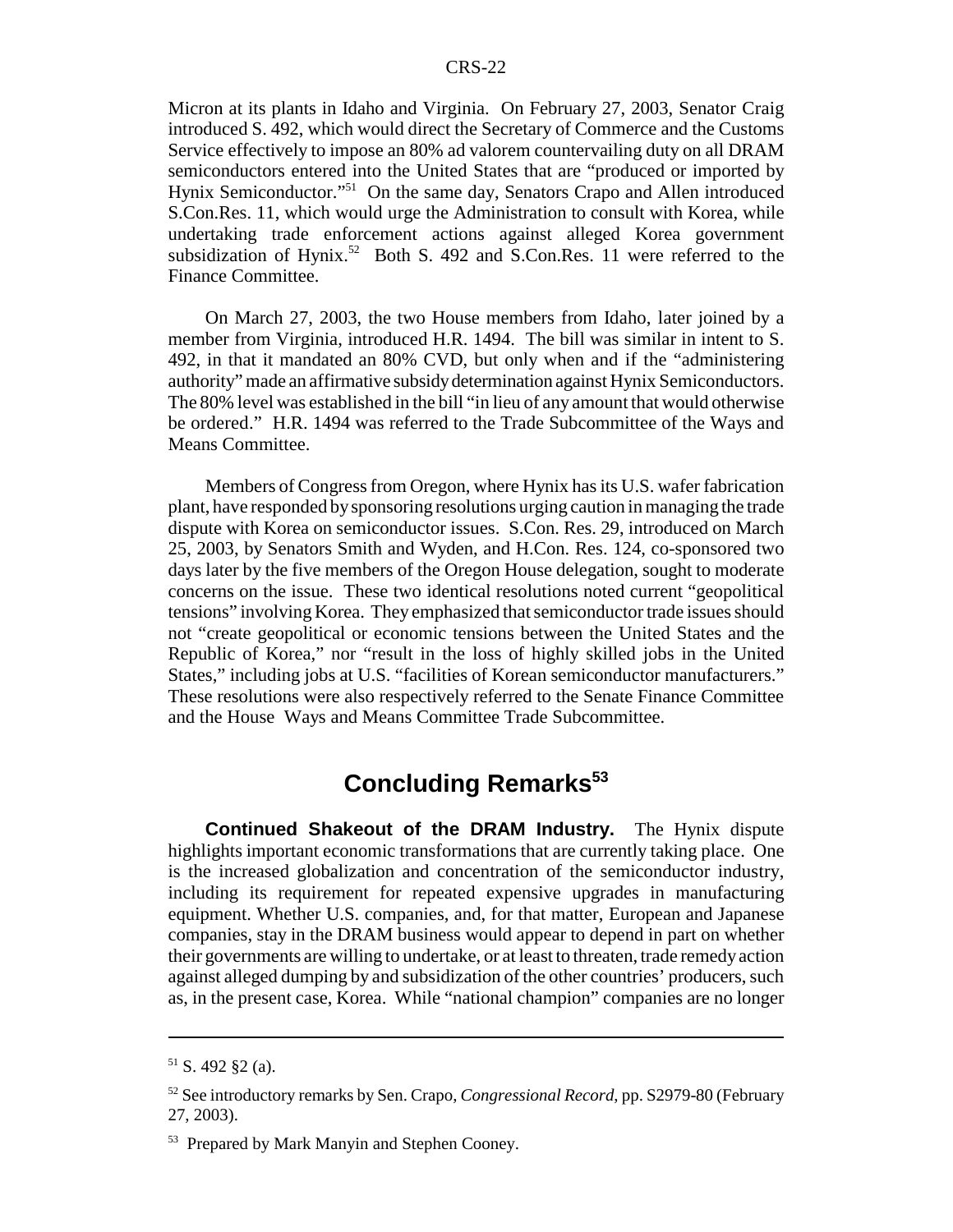fashionable in international trade, that may well be what is emerging with respect to DRAM production, along the following rationalized lines:

- Samsung, as the major Korean producer;
- Micron, the U.S.-based producer, which recently acquired Toshiba's remaining U.S. plant;
- The Japanese Hitachi-NEC-Mitsubishi consortium, Elpida;
- Infineon, the remaining European producer;
- A group of Taiwanese producers, which generally began as semiconductor foundry operations, and of which the largest is Nanya.

**A Future Challenge from China?** A significant unknown factor, and perhaps the key reason Micron was interested in Hynix, is China. China is emerging as a major semiconductor customer, especially given its potential appetite for cheaper DRAM applications. The Chinese market for many applications, notably telecommunications equipment, is substantial, but still largely in the future. But the experience with China so far, as it emerges as a new and active WTO member, is that its government and industry appear not be content only to supply the domestic market. It appears also to have significant export ambitions.<sup>54</sup> Additionally, the president of Hynix's leading creditor, the Korea Exchange Bank, has said that Hynix's creditors may try to sell the firm, or shares in it, to buyers in China.<sup>55</sup>

**Korea's Economic Reforms.** Another significant transformation is South Korea's attempt to create a domestic economic system less concentrated in the hands of a few giant conglomerates, less reliant upon guidance from the central government, and more responsive to the information, incentives and pressures provided by the market. The ambiguity of the Korean government's role in rescuing Hynix encapsulates the mixed record of President Kim Dae Jung's economic reform program. For instance, two of the country's largest conglomerates, Hyundai and Daewoo, have been dismantled since 1999. But many of their constituent parts continue to remain in business despite insolvency.

It is unclear how the administration of newly inaugurated South Korean President Roh Moo-hyun ultimately will handle the Hynix issue. On the one hand, Roh campaigned on a platform of improving income distribution and reforming Korea's conglomerates, which continue to dominate the country's economy. Roh's early moves indicate a commitment to follow through on his pledges. Additionally, unlike his major opponent in the 2002 election, Roh did not endorse explicit government support for Hynix. It is unclear what level of priority Roh gives the Hynix issue. To date he has made few if any public comments on the Hynix situation, and during his trip to Washington, DC, in May 2003, Roh reportedly did not raise the subject in meetings with U.S. government officials.

<sup>54</sup> *Business Week* has particularly focused on the phenomenon of Chinese development, as in "High Tech in China: Is It a Threat to Silicon Valley?" (Oct. 28, 2002) and "Greater China" (Dec. 9, 2002). See also *Electronic News*, "China Gains as U.S. Economy Struggles,"(Sept. 23, 2002).

<sup>55 &</sup>quot;Hynix Semiconductor Sale In China Possible," *Korea Industry Update*, May 8, 2003.